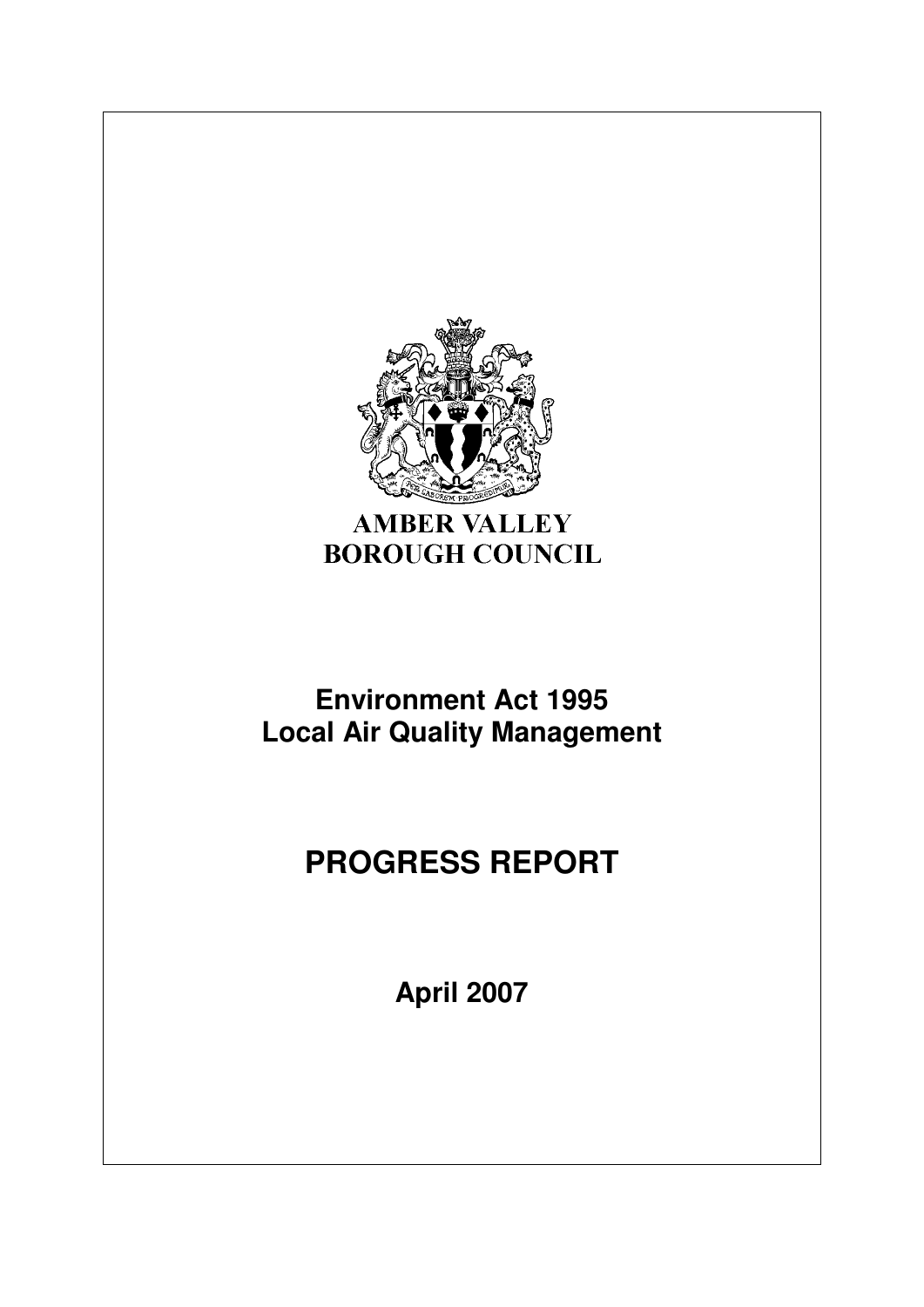# **Contents**

|        | <b>Executive Summary</b>                                                                                                                                                                                                                                                                                                                                                                                                                    | $\mathbf{2}$                                                                        |  |
|--------|---------------------------------------------------------------------------------------------------------------------------------------------------------------------------------------------------------------------------------------------------------------------------------------------------------------------------------------------------------------------------------------------------------------------------------------------|-------------------------------------------------------------------------------------|--|
|        | The Borough of Amber Valley                                                                                                                                                                                                                                                                                                                                                                                                                 | 3                                                                                   |  |
| 1      | <b>Introduction</b>                                                                                                                                                                                                                                                                                                                                                                                                                         | 5                                                                                   |  |
| 2      | <b>Air Quality Standards and Objectives</b>                                                                                                                                                                                                                                                                                                                                                                                                 | 8                                                                                   |  |
| 3      | <b>Consultation</b>                                                                                                                                                                                                                                                                                                                                                                                                                         | 9                                                                                   |  |
| 4      | <b>Conclusion of Progress Report 2005</b>                                                                                                                                                                                                                                                                                                                                                                                                   | 10                                                                                  |  |
| 5      | Summary of the 2006 Updating and Screening assessment                                                                                                                                                                                                                                                                                                                                                                                       | 10                                                                                  |  |
| 6<br>7 | <b>USA for Carbon Monoxide</b><br>5.1<br>5.2<br><b>USA for Benzene</b><br>5.3<br><b>USA for 1,3 Butadiene</b><br><b>USA for Lead</b><br>5.4<br>5.5 USA for Sulphur Dioxide<br>5.6 USA for $PM_{10}$<br>5.7 USA for Nitrogen Dioxide<br><b>New Monitoring Results</b><br><b>New Local Developments</b><br>7.1<br><b>Mixed Use Developments</b><br>Part A(1), A(2) and B Sites<br>7.2<br>7.3<br><b>Landfills, Quarries and Opencast Sites</b> | 10<br>11<br>$12 \overline{ }$<br>13<br>14<br>15<br>17<br>18<br>19<br>19<br>19<br>19 |  |
| 8      | <b>Action Plans</b>                                                                                                                                                                                                                                                                                                                                                                                                                         | 19                                                                                  |  |
| 9      | <b>Local Air Quality Strategy</b>                                                                                                                                                                                                                                                                                                                                                                                                           |                                                                                     |  |
| 10     | <b>Planning and Policies</b>                                                                                                                                                                                                                                                                                                                                                                                                                | 19                                                                                  |  |
| 11     | <b>Local Transport Plans</b>                                                                                                                                                                                                                                                                                                                                                                                                                | 21                                                                                  |  |
| 12     | <b>Conclusion of Progress Report</b><br>21                                                                                                                                                                                                                                                                                                                                                                                                  |                                                                                     |  |

 **Page**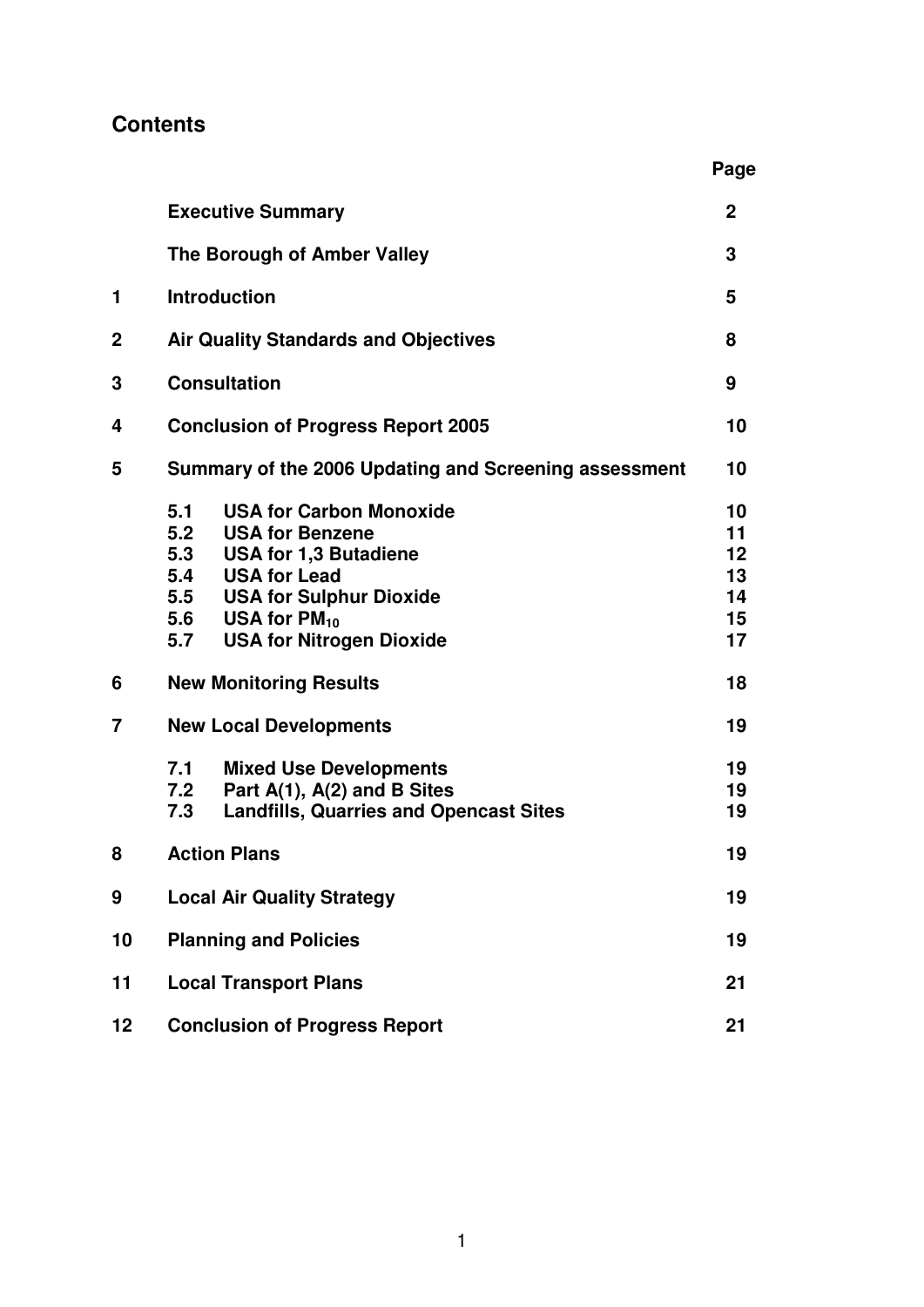# **Executive Summary**

This report is the third Progress Report which summarises the changes and developments that have taken place within the Borough since the last round of review and assessment of air quality for Amber Valley Borough Council. It focuses on any significant changes to industrial, domestic and road transport sources within the past 12 months and evaluates the need for further investigation to determine whether the air quality standards and objectives are likely to be achieved or continue to be met if levels are currently below the standards.

Conclusions from the previous Updating and Screening Assessment undertaken in 2006 and the Progress Report issued in 2005 are listed in this document for reference and, together with the outcome of this report, consideration is given to the need for a detailed review for individual pollutants. The pollutants evaluated are:

- Carbon monoxide
- Benzene
- 1,3 Butadiene
- Lead
- Sulphur Dioxide
- Particulate matter  $(PM_{10})$
- Nitrogen dioxide

Since there has again been little change since the Updating and Screening Assessment done for this Council in 2006, the pollutants have not been considered on an individual basis but a conclusion has been reached about the overall need for a detailed assessment. This Progress Report also shows that there is little likelihood of any air quality objectives being exceeded and it is not proposed therefore to proceed to a detailed assessment for any of the identified pollutants.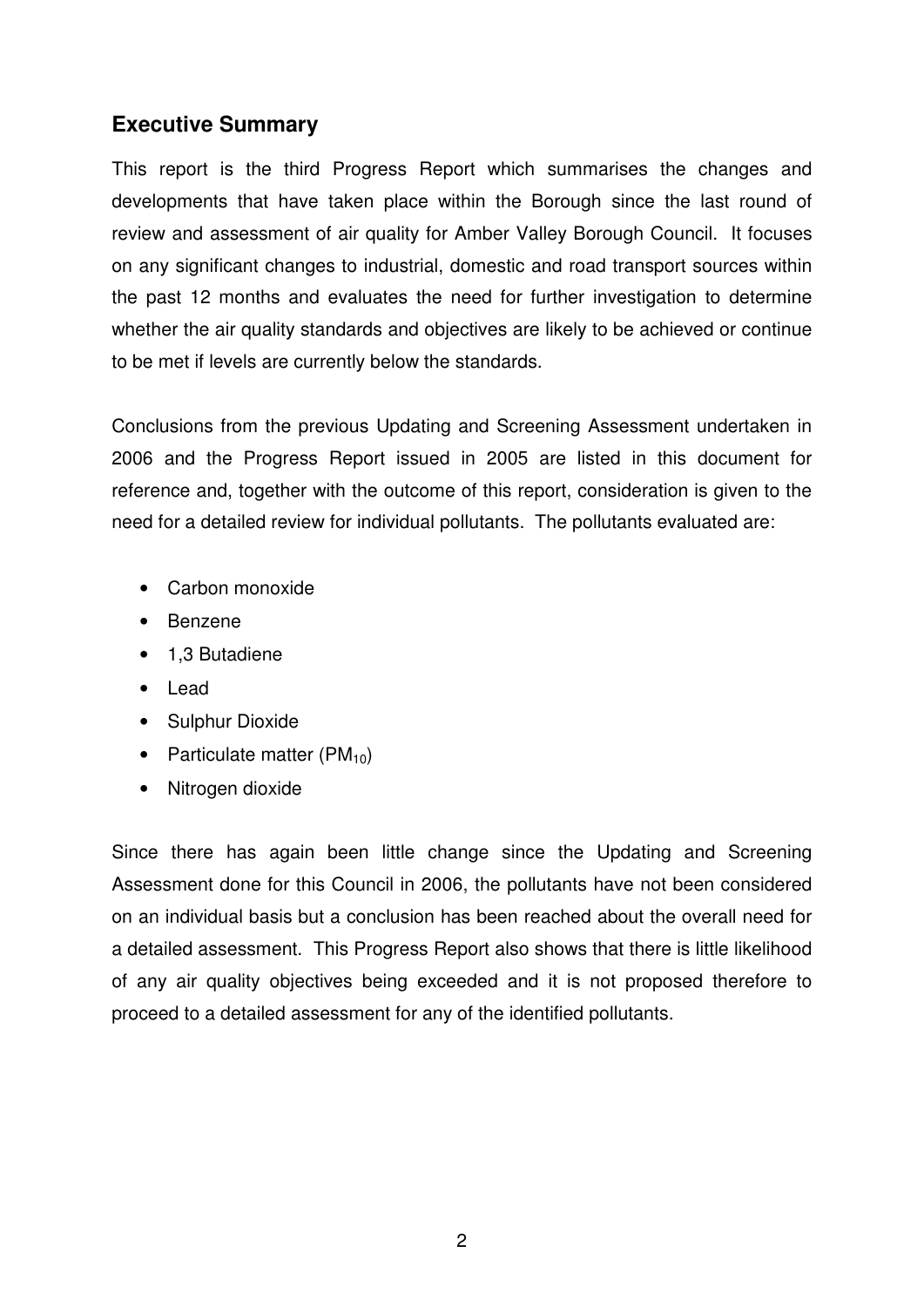#### **The Borough of Amber Valley**

The borough of Amber Valley forms one of the nine Local Authority districts in Derbyshire. Located on the eastern side of Derbyshire, between Derby to the south, and Chesterfield to the north, the area gets its name from the River Amber, which flows, through it.

The area is comprised of four main towns; Alfreton, Belper, Heanor and Ripley, and is divided into twenty-five wards. Amber Valley covers just over 260 square kilometres and, apart from the towns, is largely rural in character. The present population, taken during 2003, is 117,046. The population structure is a product of the Industrial Revolution, when the country moved from an economy based on agriculture, to a manufacturing one. The physical resources and topography of the area made this a particularly significant event in Amber Valley.

Coal, limestone and sandstone provided the key natural resources, while the four rivers supplied valuable power sources. Water power on the Derwent allowed the textile industry to grow and prosper. The demand for iron, steel and coal grew in proportion and ensured the rapid development of Alfreton, Heanor and Ripley. The result of this industrial development is that the eastern part of Amber Valley has a distinctly urban character, whilst the west is rural, with a dispersed settlement pattern. The exploitation of natural resources has not only brought direct wealth, but provides a legacy upon which a thriving tourism industry is based.

The borough has almost 500 companies located within its 20 industrial estates, with a further 400 located on singular sites or within the urban areas. The gradual shift away from the two traditional industries of coal mining and textiles now means that the area is now well represented in a wide range of industrial sectors including instrument engineering, timber and furniture manufacture, hotels and catering, and business services; textiles and clothing is still a significant industry in Amber Valley.

Although based in the East Midlands, Amber Valley provides access to all parts of the country, including ports, airports and rail stations, without the major congestion problems of larger conurbations. Travel within the borough and local area is also well provided for. Major roads, including the A38 and A6 run through the borough in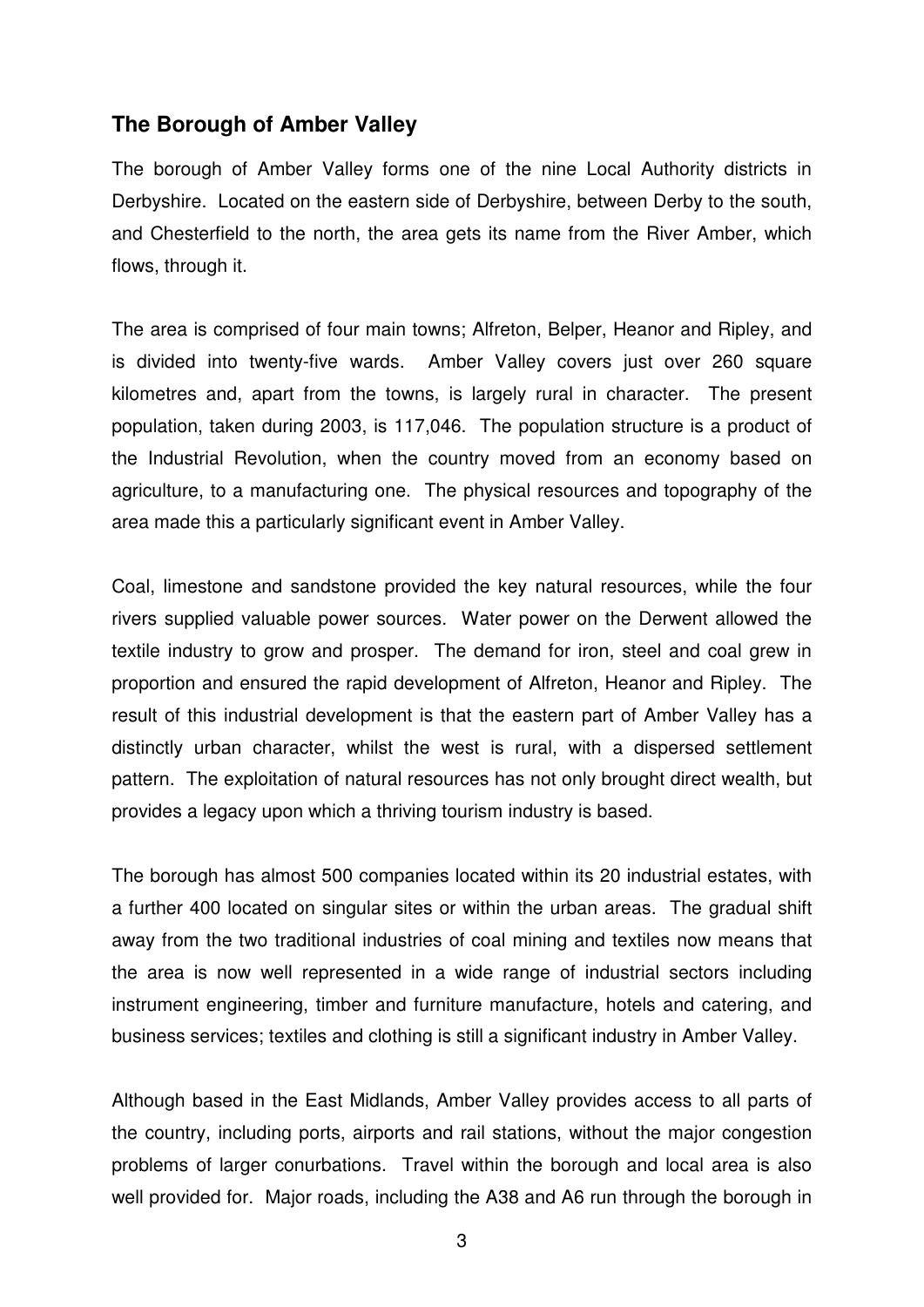a north-south direction; the A38 providing a busy link between Derby and junction 28 of the M1. The A609 and A610 also provide links to Ilkeston and Nottingham to the east. In addition, the A52 between Derby and Ashbourne cuts through the southernmost tip of the borough. The only rail stations in the area are at Belper, which is on the busy east coast mainline, and at Alfreton, with through trains to London, Manchester and the north. The River Derwent bisects the area from north to south, running parallel with the A6, Cromford Canal and the local rail line to Matlock.

The area can offer residents and visitors a wide variety of leisure facilities. A thriving tourist industry has developed with attractions such as the American Adventure World, National Tramway Museum, Midland Railway Centre, Kedleston Hall, Wingfield Manor, and numerous parks and gardens.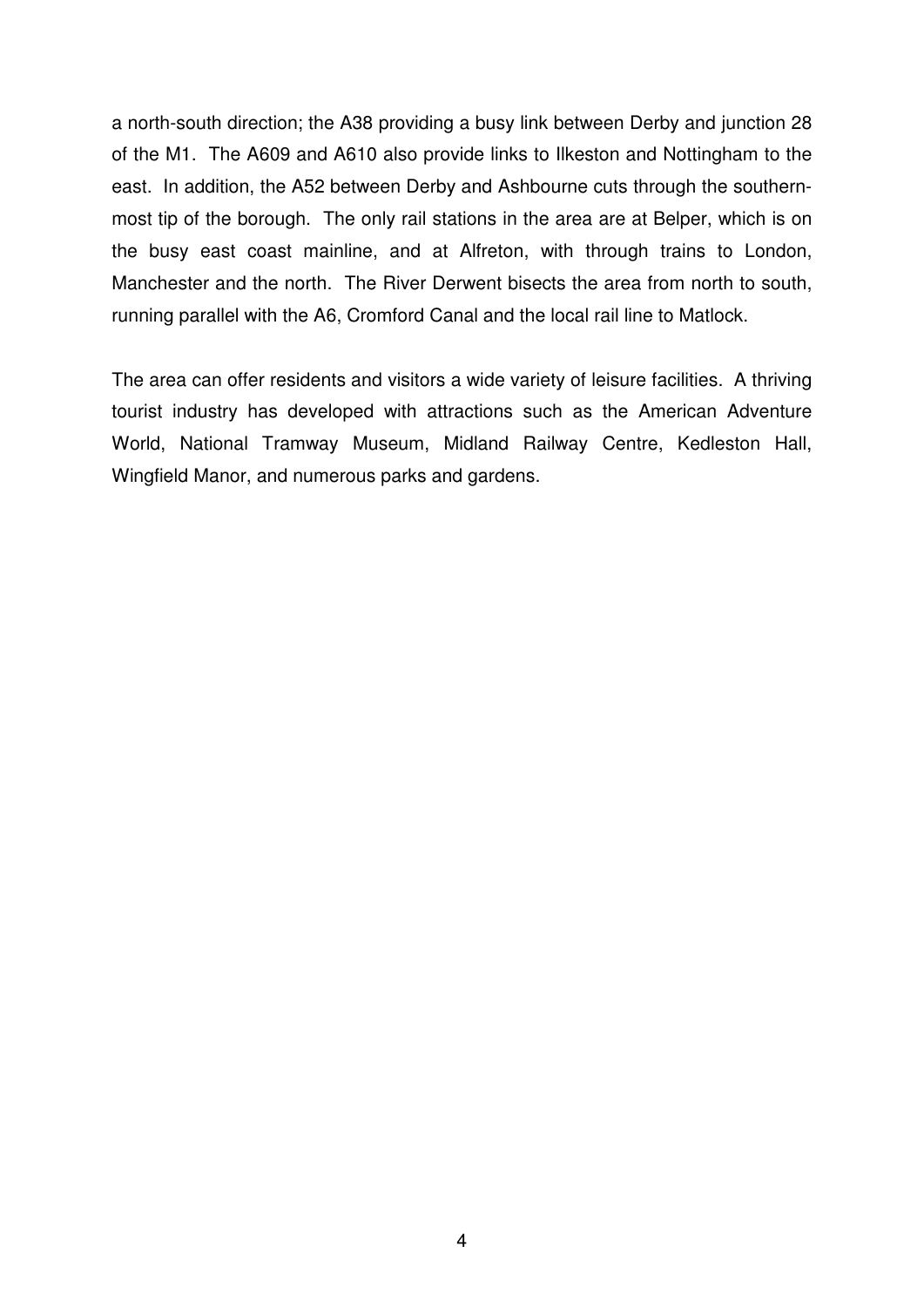#### **1. Introduction**

Section 80 of the Environment Act 1995 required the production of a National Air Quality Strategy (NAQS). The approach to be adopted was set out in a Government policy paper in January 1995, Air Quality: Meeting the Challenge. This was followed in 1997 and the NAQS was accompanied by the Air Quality Regulations of the same year. Both these works have since been superseded by the Air Quality Strategy for England, Scotland, Wales And Northern Ireland 2000, and the Air Quality Regulations 2000, which sets down the framework for reducing air pollution at a national and local level, followed by the Air Quality (amendment) Regulations 2002.

The Environment Act 1995 also places an obligation on Local Authorities (L.A.'s) with s.82; this requires L.A.'s to review and assess the air quality of their areas against the statutory objectives set for seven of the pollutants in the Air Quality (England) Regulations 2000; disregarding ozone due to its transboundary nature (DETR, 2000). The 2000 regulations bring the legislation in line with the European Union Air Quality Daughter Directive 99/30/EC (see Table 1, Section 2 Air Quality Standards and Objectives), five of the Air Quality Objectives (AQO's) were tightened, two remained unchanged and one  $(PM_{10})$  was relaxed due to uncertainty.

In February 2003 Government published an Addendum to the NAQS that proposed new Objectives for PM10 in 2010 whilst also setting down new Objectives for benzene and carbon monoxide. Provisional Objectives for PM10 have been set, which mark a significant tightening of the existing 2004 Objectives. For areas outside London in England and Wales a new annual mean objective of 20 µg/m3 is proposed, whilst the fixed 24-hour mean remains at the same level (50 µg/m3) but with only 7 allowable exceedence days (rather than 35). The new objectives have yet to be set in Regulations so do not currently require consideration, these objectives will not be reviewed in this report.

5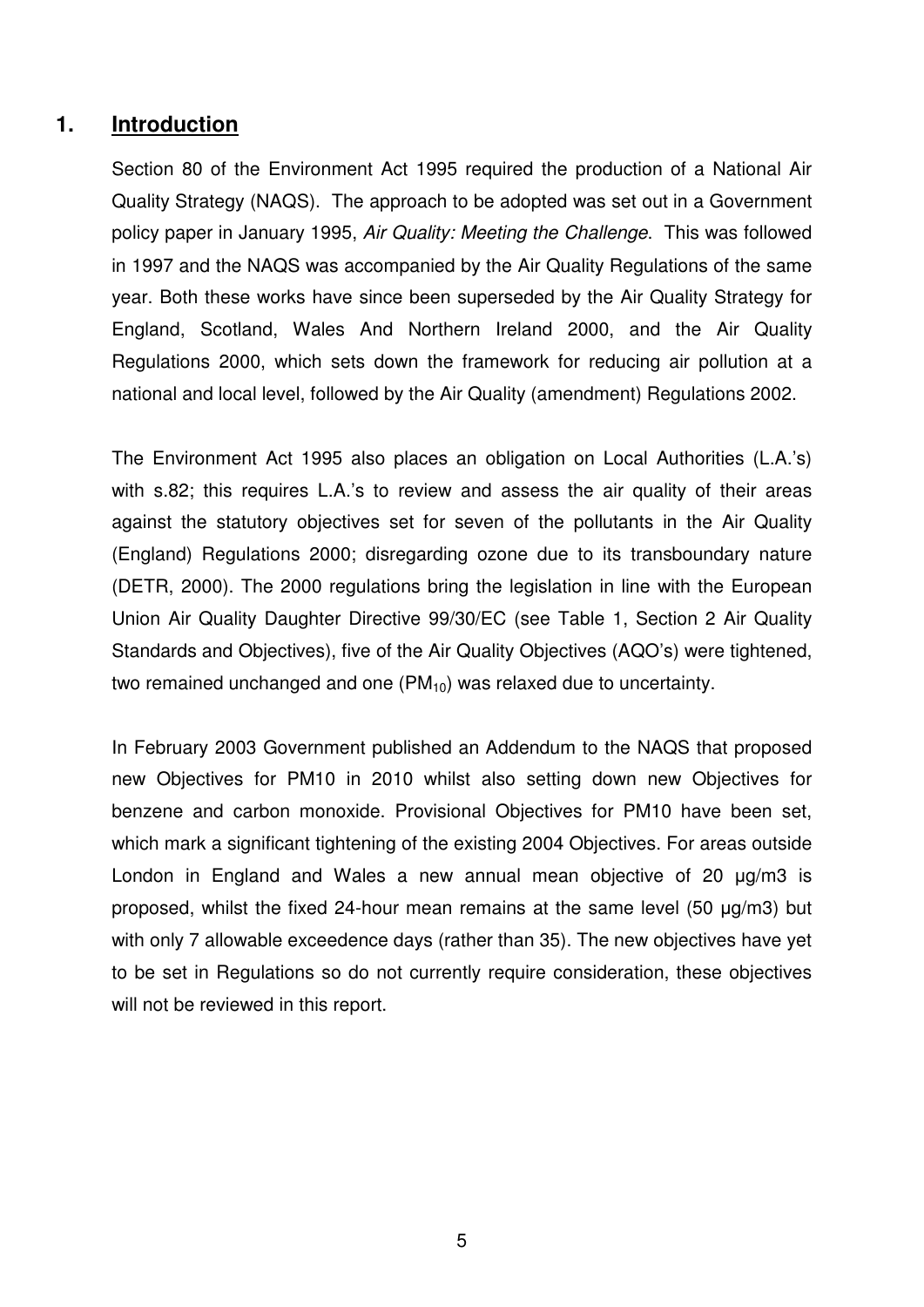The system of L.A. involvement required by the Environment Act 1995 is termed Local Air Quality Management (LAQM). During periodic reviews the L.A. must assess their current and future air quality of their areas. If this process provides evidence of exceedences of the air quality objectives, the L.A. must designate an Air Quality Management Area (AQMA) for the area determined by the authority.

In Amber Valley this process started in 1999/2000 with the first Review and Assessment being undertaken. This was conducted in 3 stages and evaluated the likelihood of any of the air quality standards listed in the regulations being exceeded. The conclusions of that review are not reproduced within this report.

National and international policies are being implemented to bring about reductions in polluting emissions, particularly from road traffic and some industrial sectors. Local sources however, do have the potential to emit significant quantities of some pollutants and for this reason, review and assessment must be undertaken at the local level.

In order to ensure that the anticipated reductions in pollutant levels detailed in the previous reports occur as predicted and that the anticipated targets are still likely to be met, local authorities are required to conduct reviews on a  $3 -$  yearly cycle. These consist of 3 parts: -

- An 'Updating and Screening Assessment' this will be done in the form of a desk study to identify any changes that may have occurred since the last reports and evaluate whether these are likely to lead to improvement or worsening of pollutant levels and thereby determine any change to the risk of exceeding the standards and objectives. If this shows any increased risk then a 'Detailed Assessment will be required.
- A 'Detailed Assessment' this will be a technical evaluation of current and future predicted pollutant levels by monitoring or modelling techniques.
- A Progress Report this will be an interim desk study based report designed to highlight any potentially significant changes that may have

6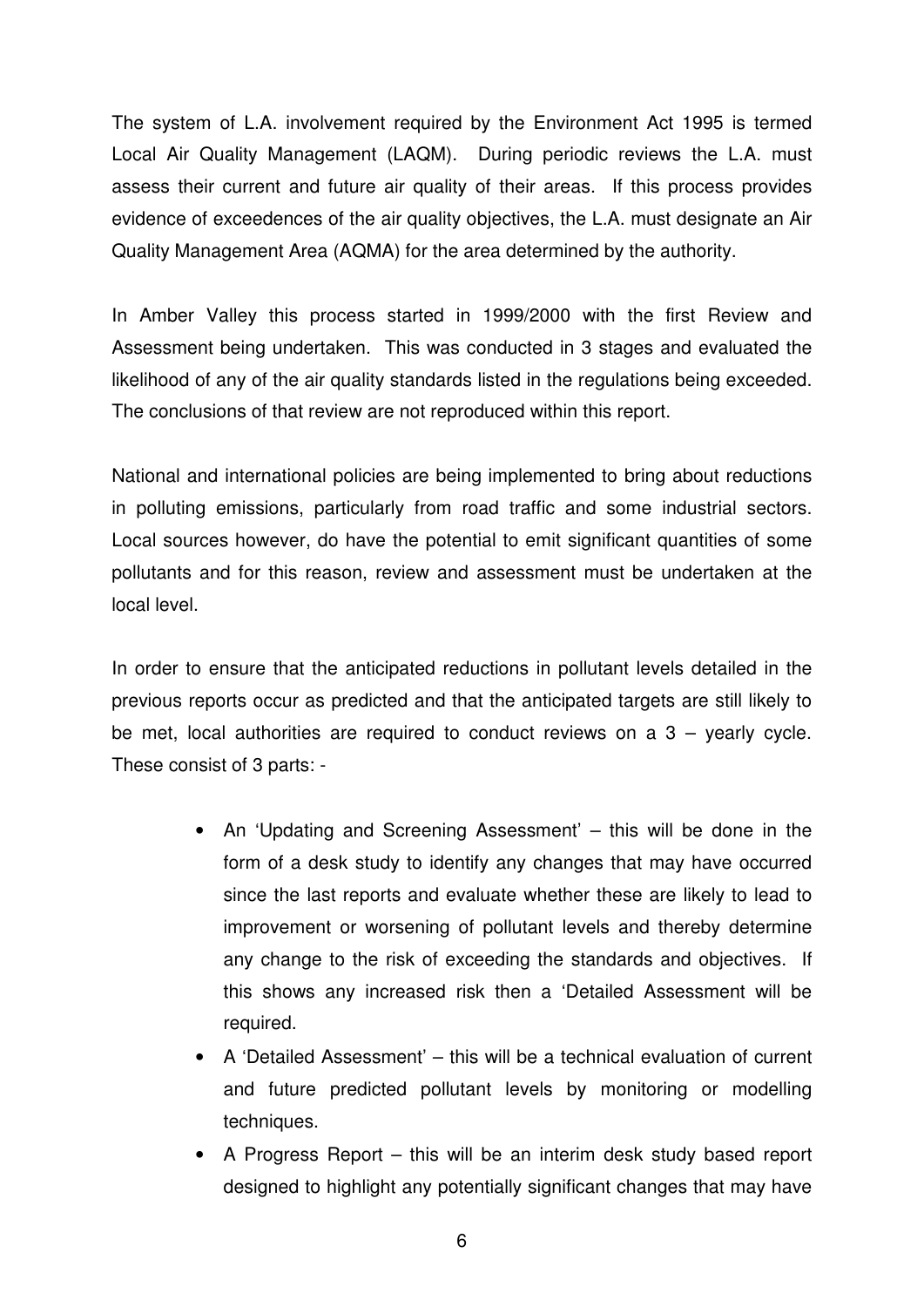taken place in the intervening years between the Updating and Screening Assessments.

The framework under which the Progress Report is to be conducted is set out in the DEFRA document 'Local Air Quality Management – Progress Report Guidance [LAQM.PRG (03)]. This report has been compiled in accordance with this guidance and presents the findings of the Progress Report (2007) for Amber Valley Borough Council.

# **Aims of the Progress Report 2007**

The overall aim of the Progress Report 2007 is to:

- Report progress on implementing local air quality management: and
- Report progress in achieving, or maintaining, concentrations below the air quality objectives.

Any comments or enquiries relating to the content or publication of this document should be referred to the author – Darren Hurst (Scientific Officer), Environmental Services Department, Amber Valley Borough Council Tel: 01773 841318 E-mail: mailto:darren.hurst@ambervalley.gov.uk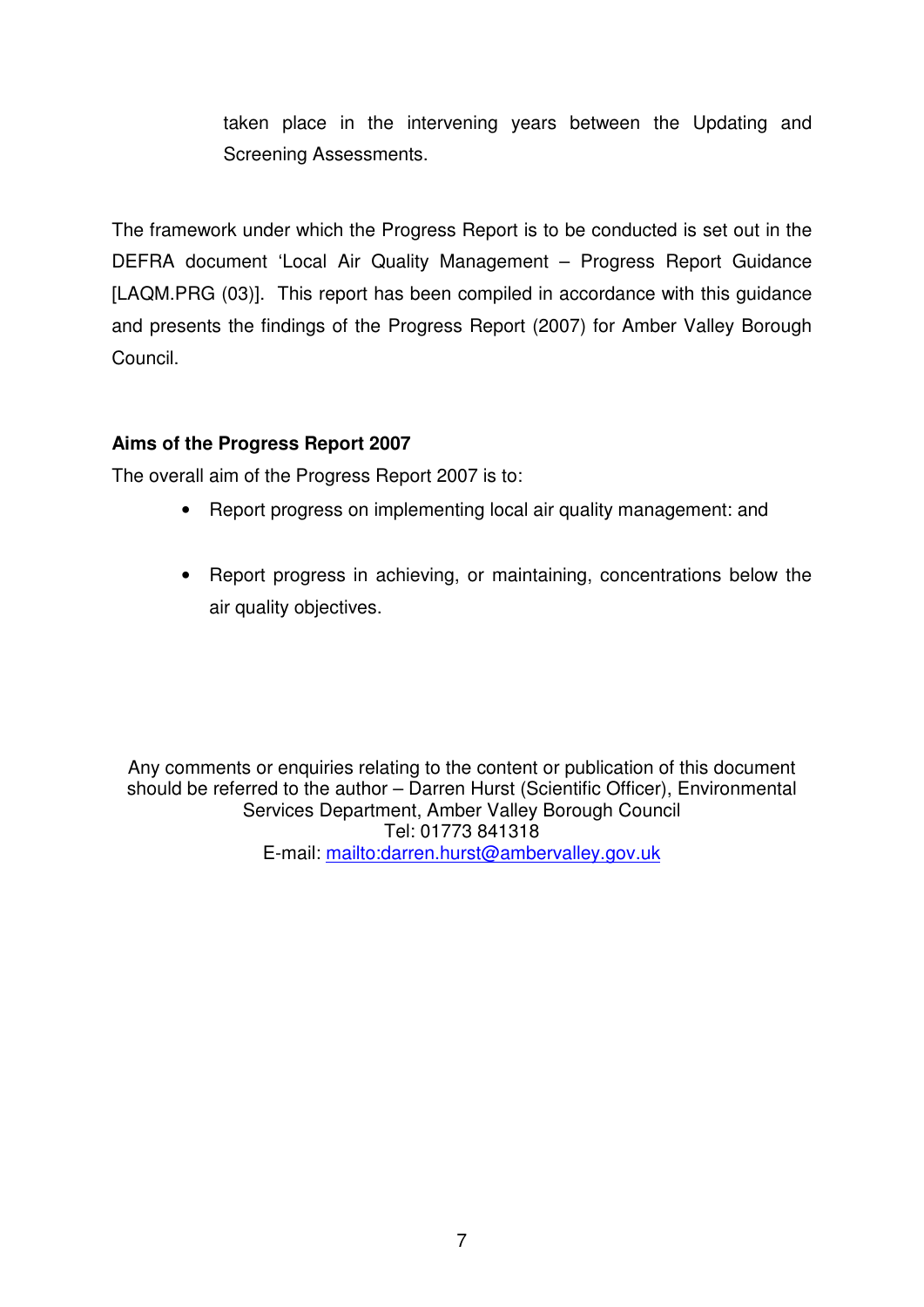# **2. Air Quality Standards and Objectives**

The standards and objectives proposed in the original Strategy released in 1997 were derived from recommendations made by the Expert Panel on Air Quality Standards and were based on scientific and medical evidence of the effects of a particular pollutant on human health. The standards were set at a level that was assumed would present minimum or no risk to health. A summary of the current standards and objectives is given in the table below.

#### **Table 1**

| <b>Pollutant</b>                                            | Objective                                                                       | <b>Measured as</b>                   | To be achieved<br>by |
|-------------------------------------------------------------|---------------------------------------------------------------------------------|--------------------------------------|----------------------|
| <b>Benzene</b>                                              | 16.25 $\mu$ g/m <sup>3</sup>                                                    | Running Annual Mean                  | 31 December<br>2003  |
|                                                             | $5 \mu g/m^3$                                                                   | <b>Annual Mean</b>                   | 31 December<br>2010  |
| 1,3-Butadiene                                               | 2.25 $\mu$ g/m <sup>3</sup>                                                     | Running Annual Mean                  | 31 December<br>2003  |
| Carbon<br>monoxide                                          | 10.0 mg/m <sup>3</sup>                                                          | Maximum daily running 8<br>Hour Mean | 31 December<br>2003  |
| Lead                                                        | 0.5 $\mu$ g/m <sup>3</sup>                                                      | <b>Annual Mean</b>                   | 31 December<br>2004  |
|                                                             | 0.25 $\mu$ g/m <sup>3</sup>                                                     | <b>Annual Mean</b>                   | 31 December<br>2008  |
| Nitrogen<br>dioxide <sup>c</sup>                            | 200 $\mu$ g/m <sup>3</sup><br>Not to be exceeded more than 18<br>times per year | 1 Hour Mean                          | 31 December<br>2005  |
|                                                             | 40 $\mu$ g/m <sup>3</sup>                                                       | <b>Annual Mean</b>                   | 31 December<br>2005  |
| Particles (PM <sub>10</sub> )<br>(gravimetric) <sup>d</sup> | 50 $\mu$ g/m <sup>3</sup><br>Not to be exceeded more than 35<br>times per year  | 24 Hour Mean                         | 31 December<br>2004  |
| All authorities                                             | 40 $\mu$ g/m <sup>3</sup>                                                       | <b>Annual Mean</b>                   | 31 December<br>2004  |
|                                                             | 266 $\mu$ g/m <sup>3</sup><br>Not to be exceeded more than 35<br>times per year | 15 Minute Mean                       | 31 December<br>2005  |
| <b>Sulphur dioxide</b>                                      | 350 $\mu$ g/m <sup>3</sup><br>Not to be exceeded more than 24<br>times per year | 1 Hour Mean                          | 31 December<br>2004  |
|                                                             | 125 $\mu$ g/m <sup>3</sup><br>Not to be exceeded more than 3<br>times per year  | 24 Hour Mean                         | 31 December<br>2004  |
| Notes:                                                      |                                                                                 |                                      |                      |

#### **Summary of objectives of the National Air Quality Strategy**

µg/m<sup>3</sup> - micrograms per cubic metre

mg/m<sup>3</sup> - milligrams per cubic metre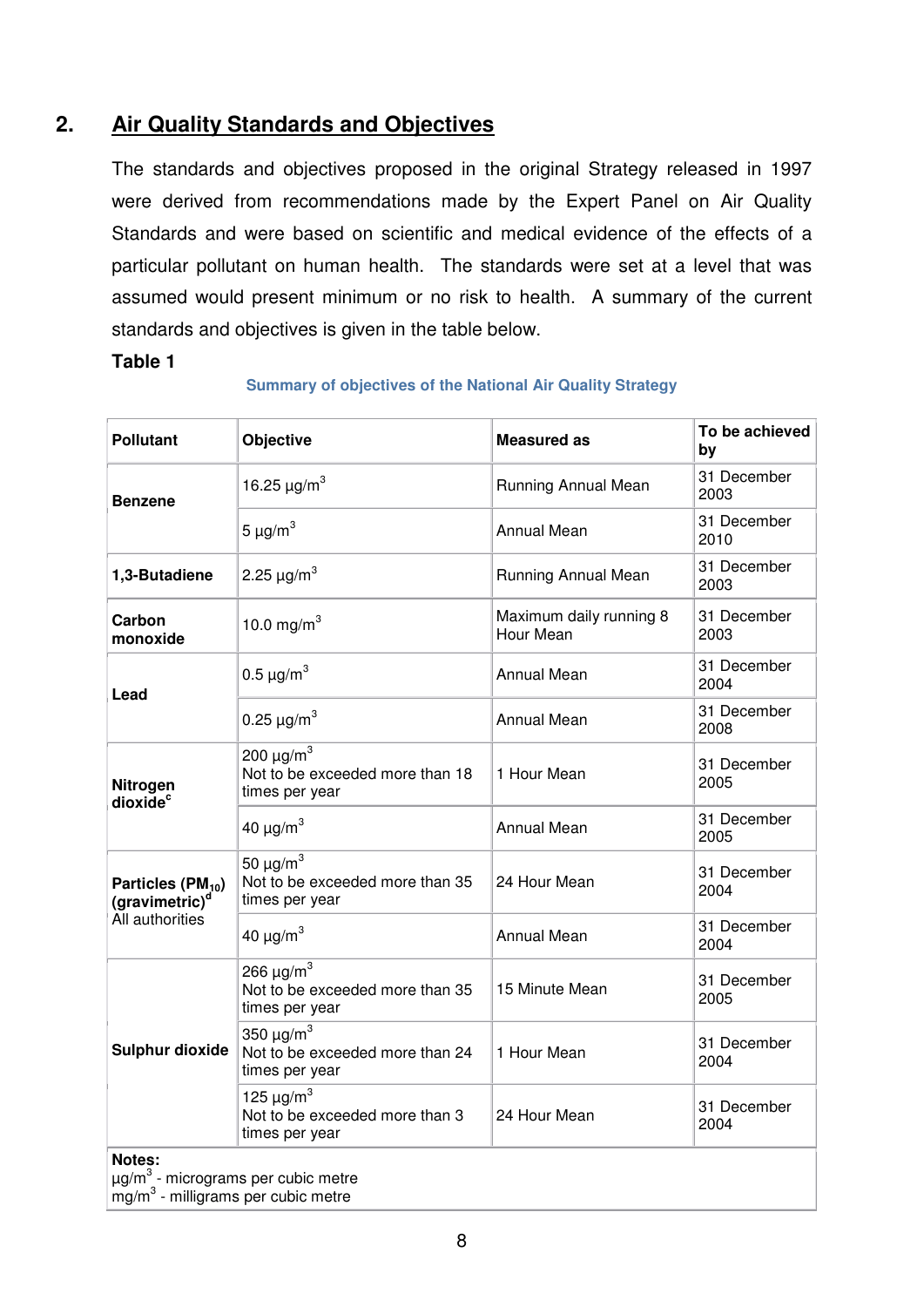|  |  |  | New particle objectives for England, Wales, not included in Regulations |
|--|--|--|-------------------------------------------------------------------------|

| Region                            | <b>Objective</b>                                   | <b>Measured</b><br>as | To be<br>achieved by |
|-----------------------------------|----------------------------------------------------|-----------------------|----------------------|
| <b>Rest of England, Wales and</b> | $\frac{1}{2}$ 50 µg/m $^3$ not to be exceeded more | 24-hour               | 31 December          |
| <b>Northern Ireland</b>           | than 7 times per year                              | Mean                  | 2010                 |
| Rest of England, Wales and        | $20 \mu g/m^3$                                     | Annual                | 31 December          |
| <b>Northern Ireland</b>           |                                                    | Mean                  | 2010                 |

# **3. Consultation**

As with the previous review and assessment reports, authorities are required to consult a number of bodies and organisations. Consultation will be undertaken in line with the guidance document.

**Consultees** for the report are:-

- The Secretary of State
- The Environment Agency
- **Derbyshire County Council**
- Neighbouring authorities

**Copies** of the report will be made available for public inspection at:-

- The Council offices
- **Town Centre Bureaux**
- **Public libraries throughout the Borough**
- The Council web site at http://www.ambervalley.gov.uk/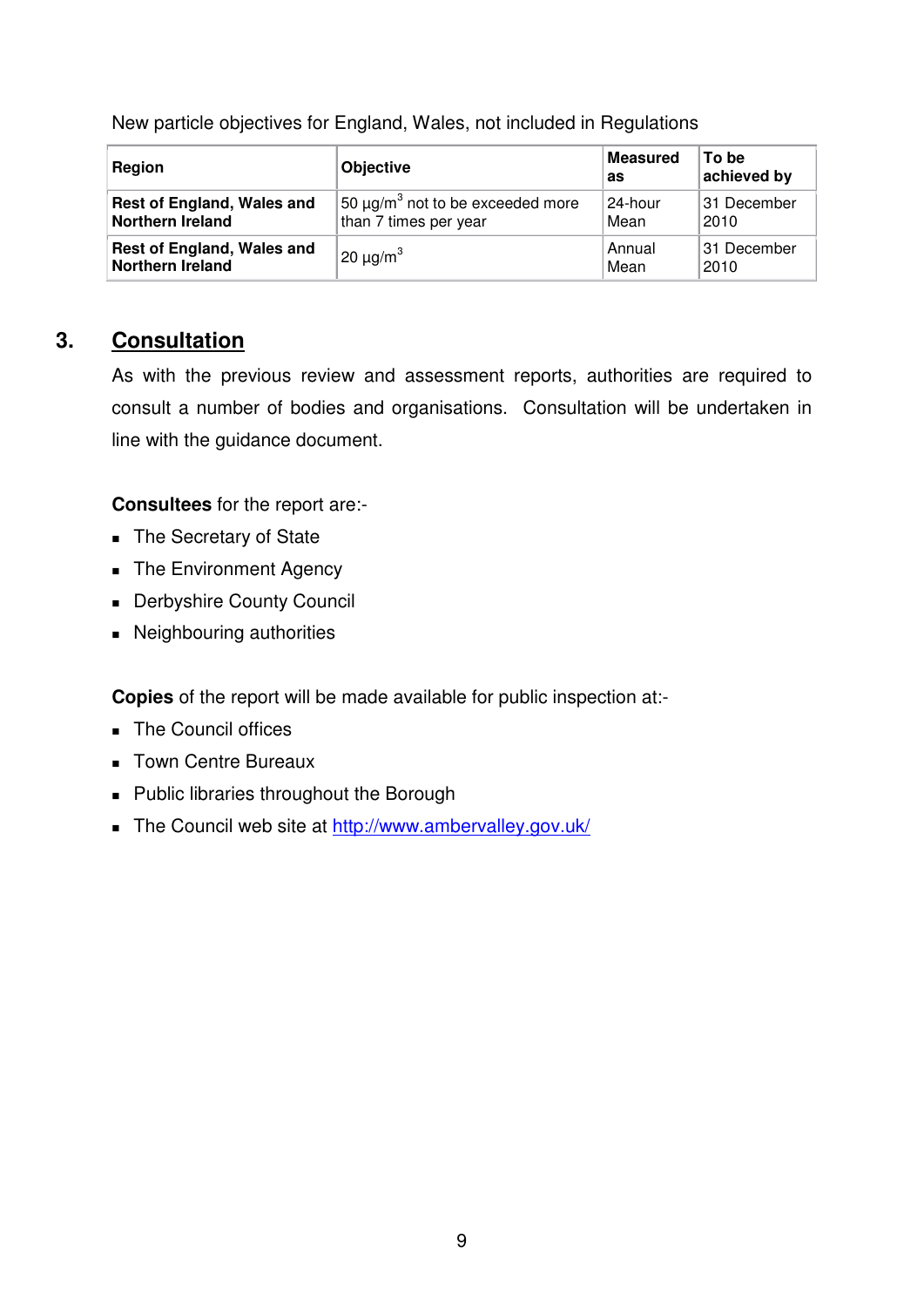# **4 Conclusion of Progress Report 2005**

The Progress Report was prepared in accordance with the guidance given in LAQM.PRG(03). It addressed all the potential issues within the Borough that may impact on air quality but, since the area is semi-rural with four small towns as the main urban areas, no significant road links, no congestion problems or large industry, air quality was again not considered to be a major concern for this Council.

Previous monitoring exercises, from the first round of Review and Assessment, included stage 2 reports for sulphur dioxide, particulates and nitrogen dioxide and a stage 3 assessment of nitrogen dioxide. These indicated that all pollutant levels were either currently or anticipated to be well below the standards by the relevant objective dates. The monitoring results contained within the report confirm that.

The results of the Updating and Screening Assessment completed in 2003 showed no change to these conclusions and the Progress Report in 2004 again showed no need for a 'Detailed Assessment'. The diffusion tube survey conducted to inform the compilation of the 2005 Progress Report also indicated that this is still the case as the concentrations measured at all sampling locations were below the air quality standards. It was not proposed therefore to proceed to a detailed assessment for any of the pollutants listed.

# **5. Summary of the 2006 Updating and Screening Assessment**

#### **5.1 Updating and Screening Assessment for Carbon Monoxide**

The Updating and Screening Assessment was based on the guidance and checklists provided in the Revised Technical Guidance LAQM.TG(03), Policy Guidance LAQM.PG(03), and associated FAQs. The results are produced in Table 2 below.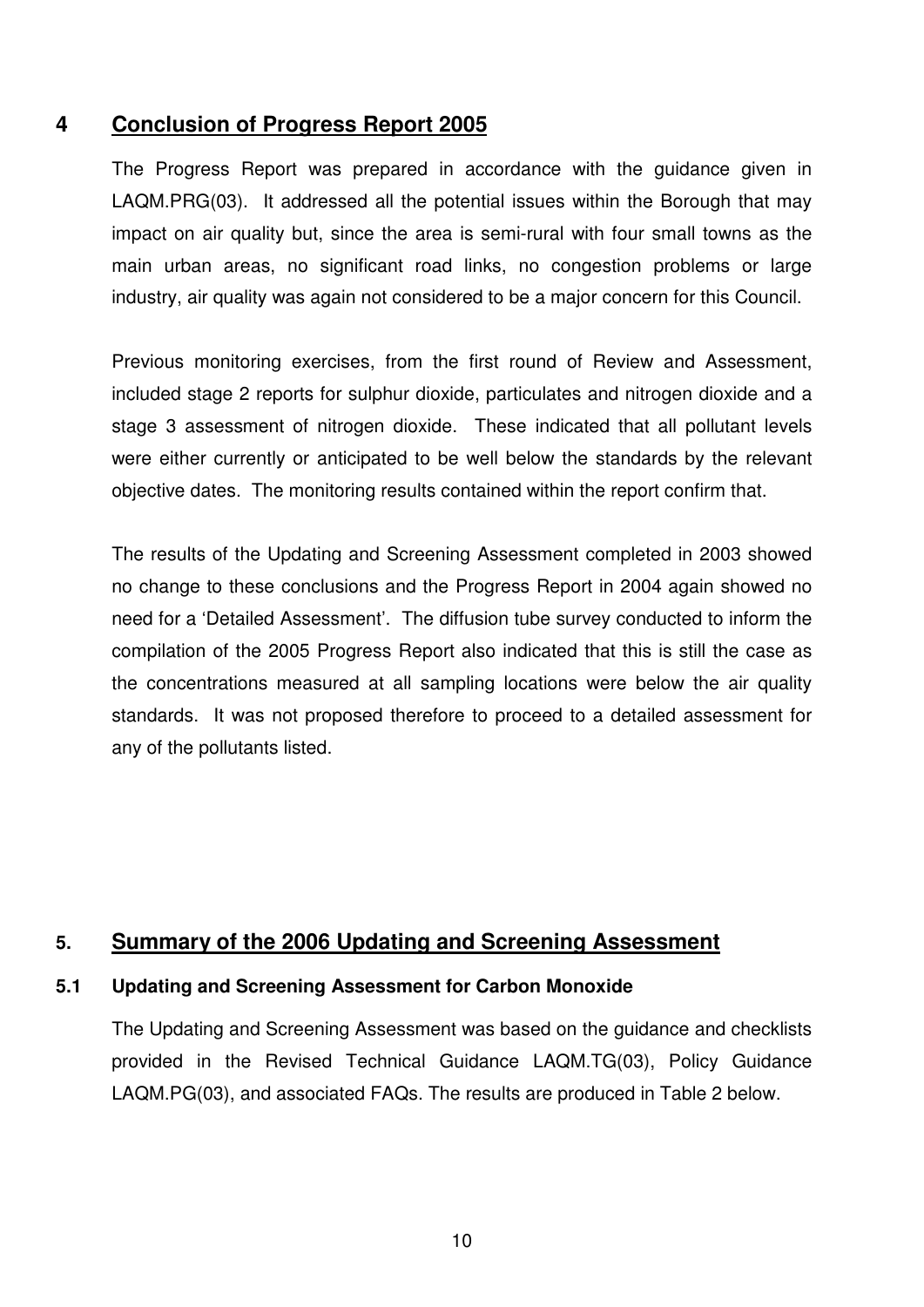#### **Table 2**

| Data to be assessed                                                             | Work undertaken                                                                                                                             | <b>Comments</b>                                                                                                                                                                                                                                                                                                    |
|---------------------------------------------------------------------------------|---------------------------------------------------------------------------------------------------------------------------------------------|--------------------------------------------------------------------------------------------------------------------------------------------------------------------------------------------------------------------------------------------------------------------------------------------------------------------|
| <b>Monitoring:</b><br>(A) Monitoring data                                       | Collate all CO monitoring<br>data                                                                                                           | No monitoring has been undertaken for CO.                                                                                                                                                                                                                                                                          |
| <b>Road Traffic</b><br>(B) Very busy roads or<br>junctions in built up<br>areas | 1. Identify 'very busy' roads<br>and junctions in areas where<br>background<br>2006<br>the<br>is<br>expected to be $>1$ mg/m <sup>3</sup> . | No road links within the Borough have daily<br>average traffic flows (AADT) >80,000 for<br>single carriageways, >120,000 for dual<br>carriageways and there are no motorways<br>within the Borough.<br>Modelled background levels for the Borough<br>are all < $1 \text{mg/m}^3$ (max = 0.406 mg/m <sup>3</sup> ). |

#### **Conclusion**

Since the traffic flows and background concentrations of carbon monoxide are well below the criteria set in LAQM. TG(03) it was not necessary to proceed to a Detailed Assessment for carbon monoxide.

#### **5.2 Updating and Screening Assessment for benzene**

The Updating and Screening Assessment was based on the guidance and checklists provided in the Revised Technical Guidance LAQM.TG(03), Policy Guidance LAQM.PG(03), and associated FAQs. The results are produced in Table 3 below.

#### **Table 3**

| Data to be assessed                                                             | Work undertaken                                                                                                                    | <b>Comments</b>                                                                                                                                                                                                                                                                |
|---------------------------------------------------------------------------------|------------------------------------------------------------------------------------------------------------------------------------|--------------------------------------------------------------------------------------------------------------------------------------------------------------------------------------------------------------------------------------------------------------------------------|
| <b>Monitoring:</b><br>(A) Monitoring data<br>outside AQMA                       | Collate all benzene monitoring<br>data                                                                                             | No new data for this year.<br>Monitoring results from 2004/05<br>max running averages $<$ (0.46 ppb<br>$X$ 3.25 = 1.495 ug/m <sup>3</sup>                                                                                                                                      |
| <b>Monitoring:</b><br>(B) Monitoring data<br>inside AQMA                        |                                                                                                                                    | No AQMA Declared.                                                                                                                                                                                                                                                              |
| <b>Road Traffic</b><br>(C) Very busy roads or<br>junctions in built up<br>areas | 1. Identify 'very busy' roads and<br>junctions in areas where the 2010<br>background is expected to be<br>$>$ 2ug/m <sup>3</sup> . | No road links within the Borough<br>have daily average traffic flows<br>$(AADT) > 80,000$ for single<br>carriageways or >120,000 for dual<br>carriageways.<br>Modelled background levels for the<br>Borough are all < 1 ug/m <sup>3</sup> (max =<br>0.486 ug/m <sup>3</sup> ). |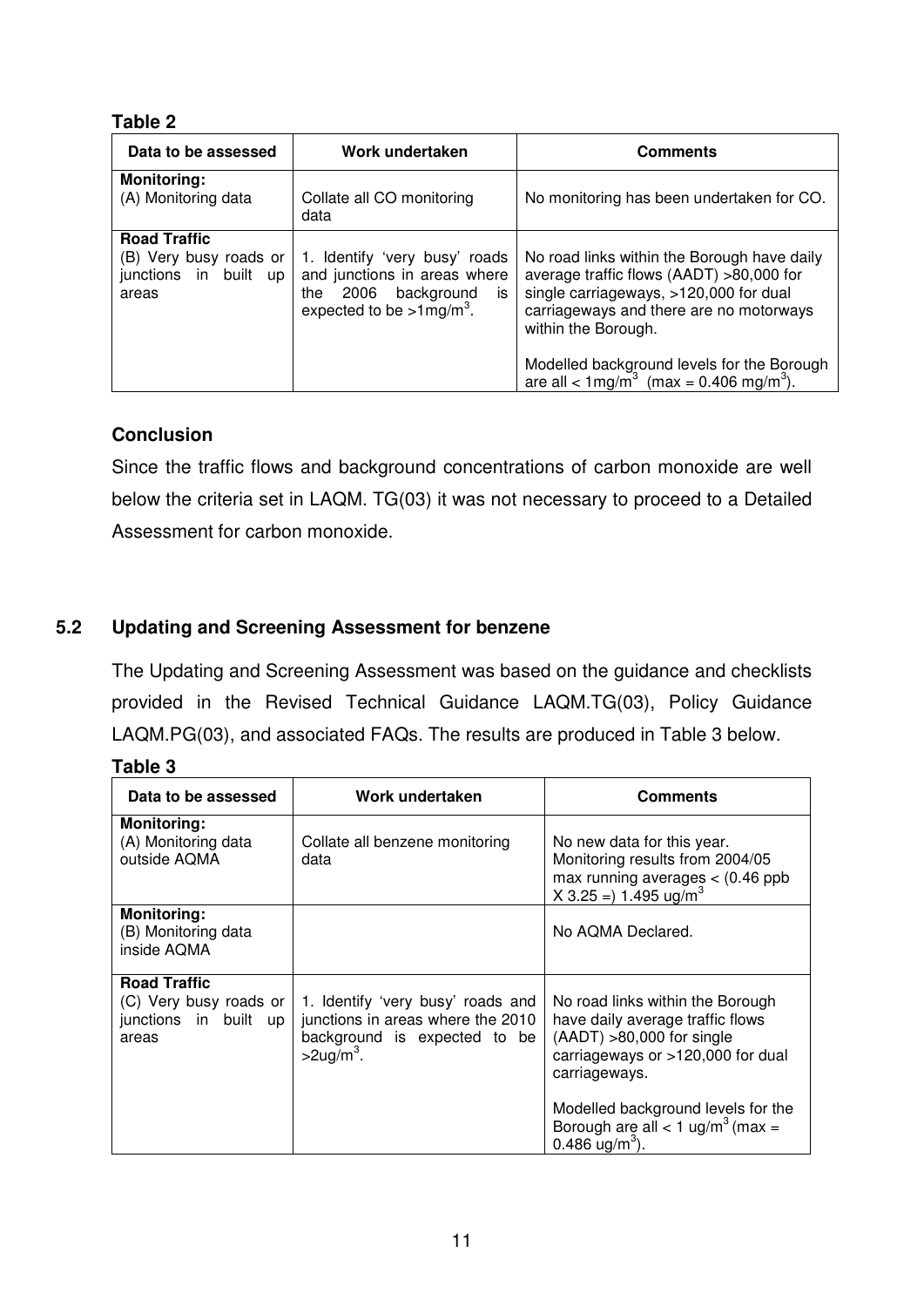| <b>Industrial Sources</b><br>(D)New Industrial<br>Sources                                         | Check whether an air quality<br>assessment has already been<br>carried out for the new industrial<br>source.                                                                                                                                                                                                                                | There are no new industrial sources<br>in the Borough.                                                                                                            |
|---------------------------------------------------------------------------------------------------|---------------------------------------------------------------------------------------------------------------------------------------------------------------------------------------------------------------------------------------------------------------------------------------------------------------------------------------------|-------------------------------------------------------------------------------------------------------------------------------------------------------------------|
| (E) Industrial Sources<br>with substantially<br>increased emissions, or<br>new relevant exposure. | Determine whether any of the<br>sources identified during previous<br>rounds of review and assessment<br>as potentially significant have<br>substantially increased emissions.<br>Also consider whether there is<br>any new relevant exposure.<br>You should also include sources<br>in neighbouring authorities close<br>to your boundary. | There were no sources identified<br>during previous rounds of review<br>and assessment as potentially<br>significant.<br>There is no<br>new<br>relevant exposure. |
| <b>Other Sources</b><br>(F) Petrol Stations                                                       | Identify petrol stations with a<br>throughput in excess of 2000m <sup>3</sup><br>per annum with a 'busy' road<br>nearby and relevant exposure<br>within 10m.                                                                                                                                                                                | One petrol station is located near to<br>a road where $AADT > 30,000$ but no<br>receptors located within 10m of<br>pumps as site is on retail park.               |
| <b>Other Sources</b><br>(G) Major petrol storage<br>depots                                        | Identify any major petrol storage<br>depots                                                                                                                                                                                                                                                                                                 | There are no major petrol storage<br>depots in this area.                                                                                                         |

As there were no relevant road links, industrial processes or major petrol handling storage depots within this area as described in LAQM. TG(03) it was not necessary to proceed to a Detailed Assessment for benzene.

# **5.3 Updating and Screening Assessment for 1,3 - butadiene**

The Updating and Screening Assessment was based on the guidance and checklists provided in the Revised Technical Guidance LAQM.TG(03), Policy Guidance LAQM.PG(03), and associated FAQs. The results are produced in Table 4 below.

| iable |  |  |  |  |
|-------|--|--|--|--|
|-------|--|--|--|--|

| Data to be assessed                                        | Work undertaken                                                                                              | <b>Comments</b>                                                                                  |
|------------------------------------------------------------|--------------------------------------------------------------------------------------------------------------|--------------------------------------------------------------------------------------------------|
| <b>Monitoring:</b><br>(A) Monitoring data                  | Collate all 1,3-Butadiene<br>monitoring data                                                                 | No monitoring has been<br>undertaken for either round 1 or<br>round 2 reviews and<br>assessments |
| <b>Industrial Sources</b><br>(B) New Industrial<br>Sources | Check whether an air quality<br>assessment has already been<br>carried out for the new industrial<br>source. | No new processes have been<br>established in this area that use<br>or emit 1,3-Butadiene.        |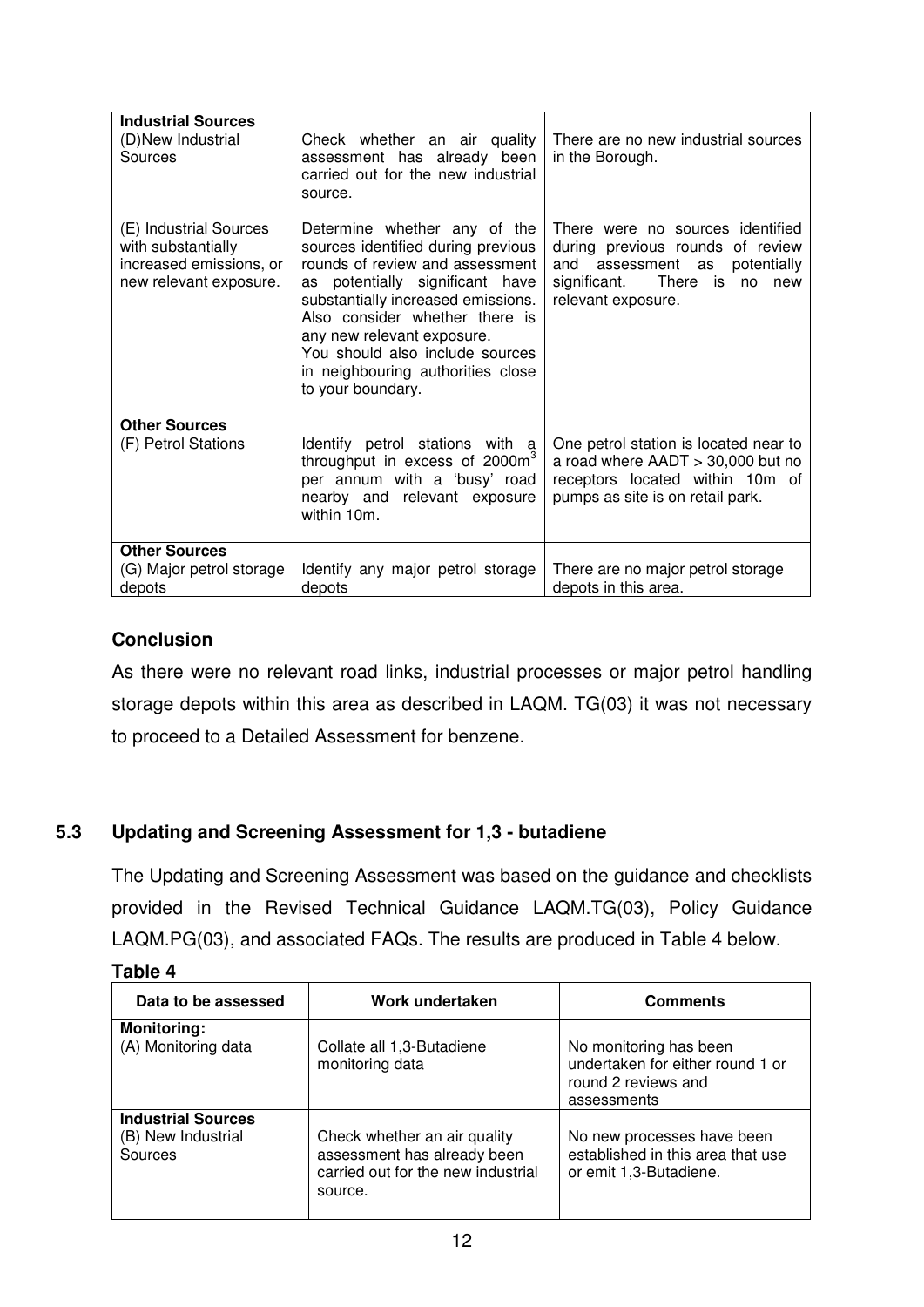| (C) Industrial sources with<br>substantially increased<br>emissions. | Determine whether any of the<br>sources identified during previous<br>rounds of review and assessment<br>as potentially significant have<br>substantially increased<br>emissions. Also consider<br>whether there is any new relevant<br>exposure. You should also<br>include sources in neighbouring<br>authorities close to your<br>boundary. | No processes were identified in<br>the first round or second rounds<br>that emit significant quantities of<br>1,3-Butadiene. There is no new<br>relevant exposure. |
|----------------------------------------------------------------------|------------------------------------------------------------------------------------------------------------------------------------------------------------------------------------------------------------------------------------------------------------------------------------------------------------------------------------------------|--------------------------------------------------------------------------------------------------------------------------------------------------------------------|

As there were no relevant industrial processes as described in LAQM. TG(03) it was not necessary to proceed to a Detailed Assessment for 1,3-Butadiene.

#### **5.4 Updating and Screening Assessment for lead**

The Updating and Screening Assessment was based on the guidance and checklists provided in the Revised Technical Guidance LAQM.TG(03), Policy Guidance LAQM.PG(03), and associated FAQs. The results are produced in Table 5 below.

| Data to be assessed                                                  | Work undertaken                                                                                                                                                             | <b>Comments</b>                                                                                                                                |
|----------------------------------------------------------------------|-----------------------------------------------------------------------------------------------------------------------------------------------------------------------------|------------------------------------------------------------------------------------------------------------------------------------------------|
| <b>Monitoring:</b><br>(A) Monitoring data                            | Collate all lead monitoring<br>data                                                                                                                                         | Limited monitoring was undertaken for<br>round 1 review, but data showed no<br>likelihood of exceedences. No round<br>2 monitoring undertaken. |
| <b>Industrial Sources</b><br>(B) New Industrial<br>Sources           | Check whether an air quality<br>already<br>has<br>assessment<br>been carried out for the new<br>industrial source.                                                          | No new process have been<br>established in this area that use or<br>emit lead.                                                                 |
| (C) Industrial sources with<br>substantially increased<br>emissions. | Determine whether any of the<br>identified during<br>sources<br>previous rounds<br>as<br>potentially significant have<br>'substantially'<br>increased<br>emissions.         | No sites within the area have<br>substantially increased emissions.                                                                            |
|                                                                      | Also consider whether there<br>relevant<br>is<br>any<br>new<br>exposure. You should also<br>include<br>sources<br>in<br>neighbouring authorities<br>close to your boundary. | There is no new relevant exposure.                                                                                                             |

#### **Table 5**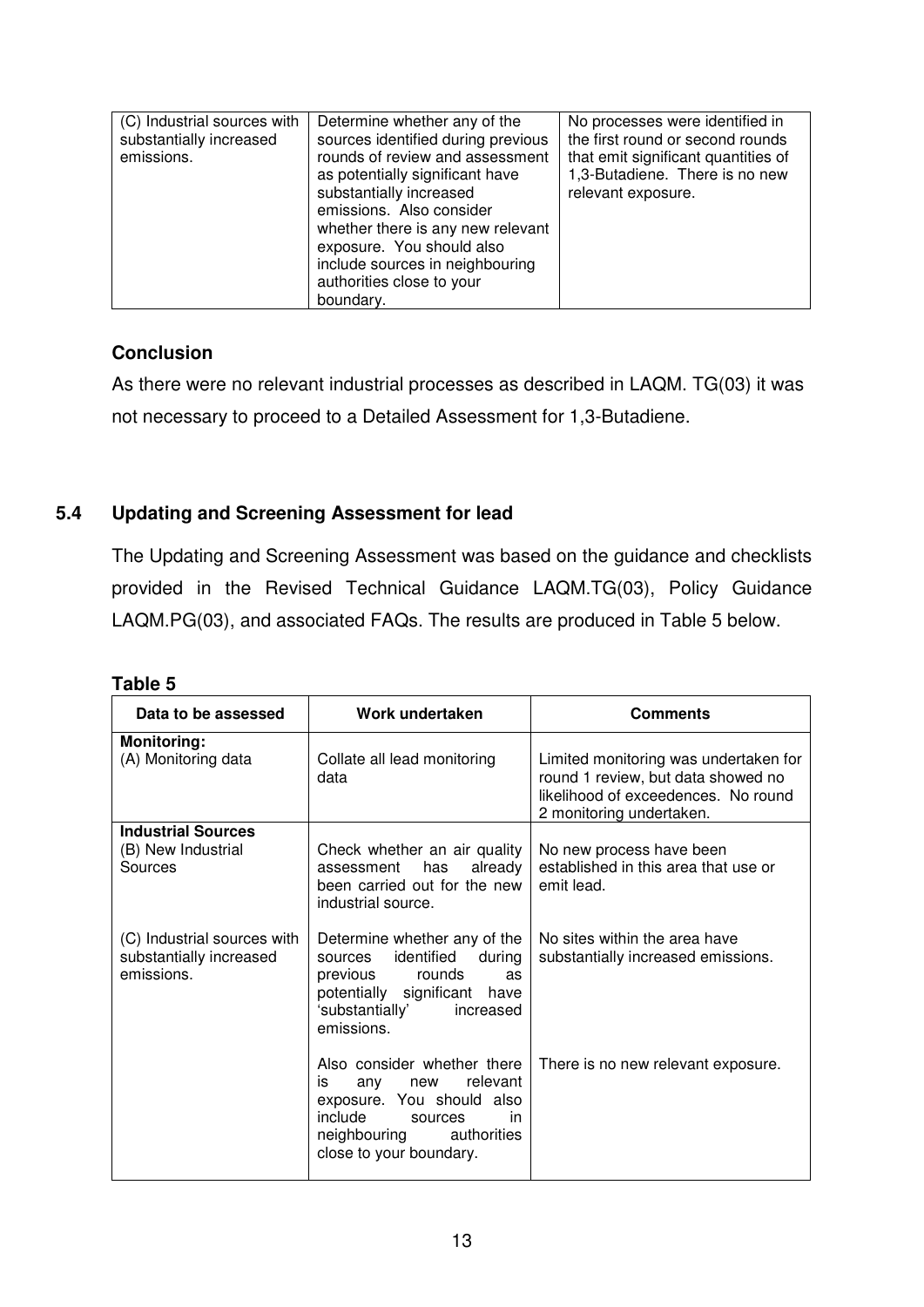As there were no relevant industrial processes as described in LAQM. TG(03) it was not necessary to proceed to a Detailed Assessment for lead.

#### **5.5 Updating and Screening Assessment for Sulphur Dioxide**

The Updating and Screening Assessment was based on the guidance and checklists provided in the Revised Technical Guidance LAQM.TG(03), Policy Guidance LAQM.PG(03), and associated FAQs. The results are produced in Table 6 below.

#### **Table 6**

| Data to be assessed                                                  | Work undertaken                                                                                                                                                                                                                                                                                                                                                                  | <b>Comments</b>                                                                                                                                                                                                                                                                                                                                                                                  |
|----------------------------------------------------------------------|----------------------------------------------------------------------------------------------------------------------------------------------------------------------------------------------------------------------------------------------------------------------------------------------------------------------------------------------------------------------------------|--------------------------------------------------------------------------------------------------------------------------------------------------------------------------------------------------------------------------------------------------------------------------------------------------------------------------------------------------------------------------------------------------|
| <b>Monitoring:</b><br>(A) Monitoring data                            | Collate all sulphur<br>dioxide monitoring data                                                                                                                                                                                                                                                                                                                                   | Previous monitoring data from an $8$ – port<br>bubbler (acidity) was used in round 1<br>review, but showed no likelihood of<br>exceedences. Round 2 - monitoring<br>undertaken again with 8 - port. Data for<br>2001 and 2002 show max daily mean to be<br>$49*1.25 = 61.25$ ug/m <sup>3</sup> (2001) 56*1.25= 70<br>$ug/m3$ (2002).<br>No further $8$ – port monitoring has been<br>undertaken. |
| (B) Monitoring within<br><b>AQMA</b>                                 | No AQMA declared                                                                                                                                                                                                                                                                                                                                                                 |                                                                                                                                                                                                                                                                                                                                                                                                  |
| <b>Industrial Sources</b><br>(C) New Industrial<br>Sources           | Check whether an air<br>quality assessment has<br>already been carried<br>for<br>the<br>out<br>new<br>industrial source.                                                                                                                                                                                                                                                         | No new industrial sources likely to emit SO <sub>2</sub><br>have been identified.                                                                                                                                                                                                                                                                                                                |
| (D) Industrial sources with<br>substantially increased<br>emissions. | Determine whether any<br>οf<br>the<br>sources<br>identified<br>during<br>previous<br>rounds<br>as<br>significant<br>potentially<br>'substantially'<br>have<br>increased emissions.<br>Also consider whether<br>there<br>is<br>any<br>new<br>relevant exposure. You<br>should<br>also<br>include<br>sources<br>in<br>neighbouring<br>authorities<br>close<br>to<br>your boundary. | Sources identified in round 1 were found not<br>to be likely to lead to exceedences. No<br>processes have substantially increased<br>emissions. The Part A2 process at Hanson<br>Brickworks, Ripley has now ceased<br>production.                                                                                                                                                                |
| (E) Domestic coal<br>burning.                                        | Identify areas where<br>significant coal burning<br>still<br>takes<br>place.<br>Smokeless fuel has a<br>similar sulphur content                                                                                                                                                                                                                                                  | This was addressed in the 2003 Updating<br>and Screening Assessment which<br>concluded that detailed assessment was not<br>required. The house condition survey<br>conducted at the time showed coal burning                                                                                                                                                                                     |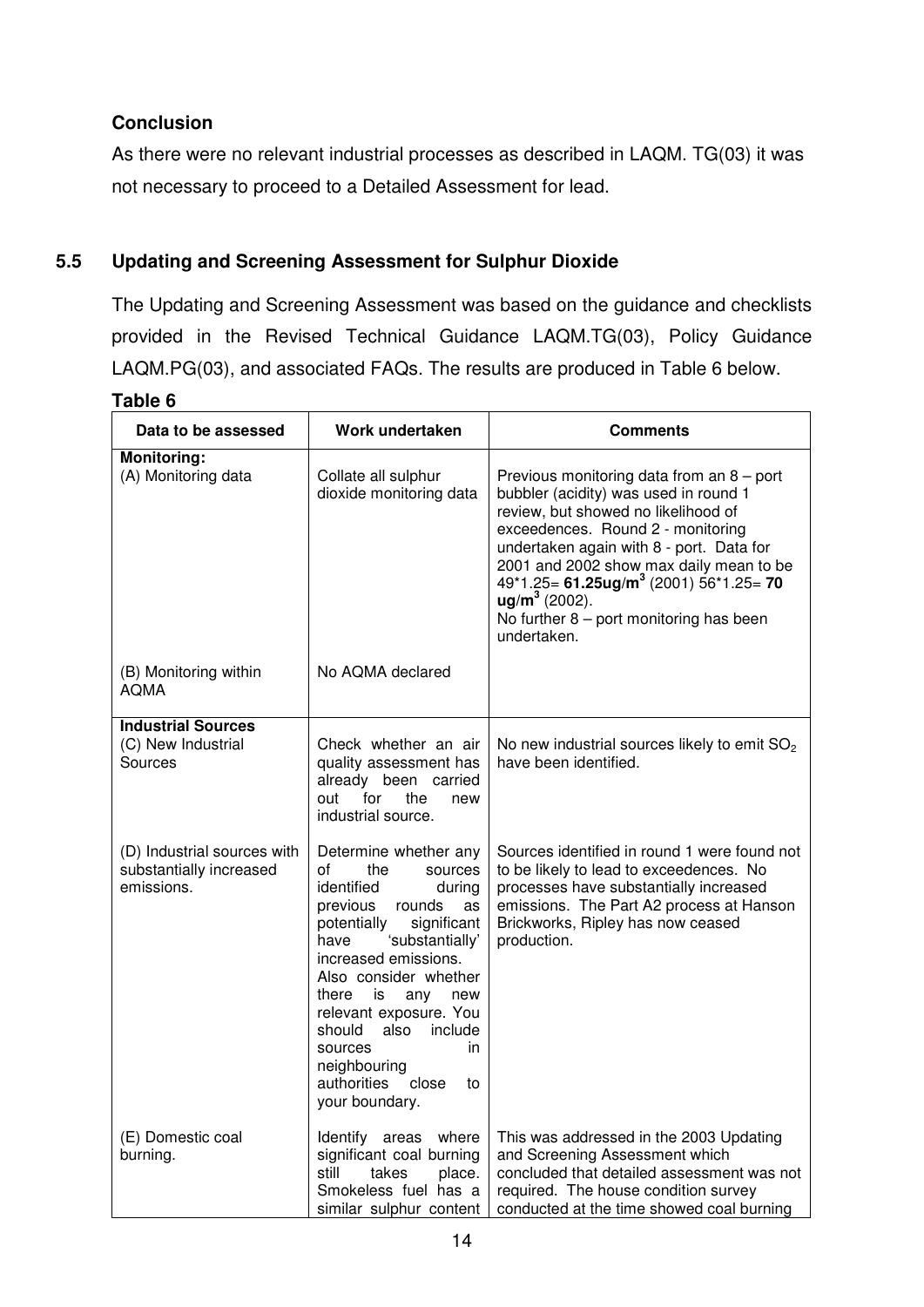|                          | to coal so should be<br>the<br>in.<br>treated<br>same<br>way.                                                                                   | to be declining in this area so further<br>assessment is not necessary.                                                     |
|--------------------------|-------------------------------------------------------------------------------------------------------------------------------------------------|-----------------------------------------------------------------------------------------------------------------------------|
| (F) Small boilers > 5Mw. | Identify all boiler plant<br>>5 MW (thermal) that<br>burn coal or fuel oil.                                                                     | No new boiler plant have been identified.<br>Existing plant were assessed in the 2003<br>Updating and Screening Assessment. |
| (G) Shipping             | N/A                                                                                                                                             | N/A                                                                                                                         |
| (H) Railway locomotives  | Identify locations where<br>diesel<br>steam<br>or<br><i>locomotives</i><br>are<br>regularly stationary for<br>periods of 15 minutes<br>or more. | No locations identified – transit stations<br>only.                                                                         |

There were no relevant industrial processes as described in LAQM. TG(03). It was not necessary to proceed to a Detailed Assessment for sulphur dioxide.

# **5.6 Updating and Screening Assessment for PM<sup>10</sup>**

The Updating and Screening Assessment was based on the guidance and checklists provided in the Revised Technical Guidance LAQM.TG(03), Policy Guidance LAQM.PG(03), and associated FAQs. The results are produced in Table 7 below.

| Data to be assessed                                           | Work undertaken                                                                                                                                                                                                                                                                                                                   | <b>Comments</b>                                                                                                                                |
|---------------------------------------------------------------|-----------------------------------------------------------------------------------------------------------------------------------------------------------------------------------------------------------------------------------------------------------------------------------------------------------------------------------|------------------------------------------------------------------------------------------------------------------------------------------------|
| <b>Monitoring:</b><br>(A) Monitoring data<br>outside an AQMA. | Collate all monitoring<br>data.                                                                                                                                                                                                                                                                                                   | Limited monitoring was undertaken for round<br>1 review, but data showed no likelihood of<br>exceedences. No round 2 monitoring<br>undertaken. |
| (B) Monitoring within<br>AQMA.                                | No AQMA declared                                                                                                                                                                                                                                                                                                                  |                                                                                                                                                |
| <b>Road Traffic:</b>                                          |                                                                                                                                                                                                                                                                                                                                   |                                                                                                                                                |
| (C) Junctions.                                                | Identify 'busy' roads<br>and junctions. It is only<br>necessary to include<br>busy roads or junctions<br>considered<br>not<br><sub>in</sub><br>previous review<br>and<br>assessment<br>reports,<br>where there has been a<br>significant increase<br>(>10% AADT) in traffic<br>flows, or where there is<br>new relevant exposure. | $N/A -$ Scotland Only                                                                                                                          |
| (D) Junctions.                                                | Identify 'busy' junctions.                                                                                                                                                                                                                                                                                                        | All junctions with more then 10,000 vehicles                                                                                                   |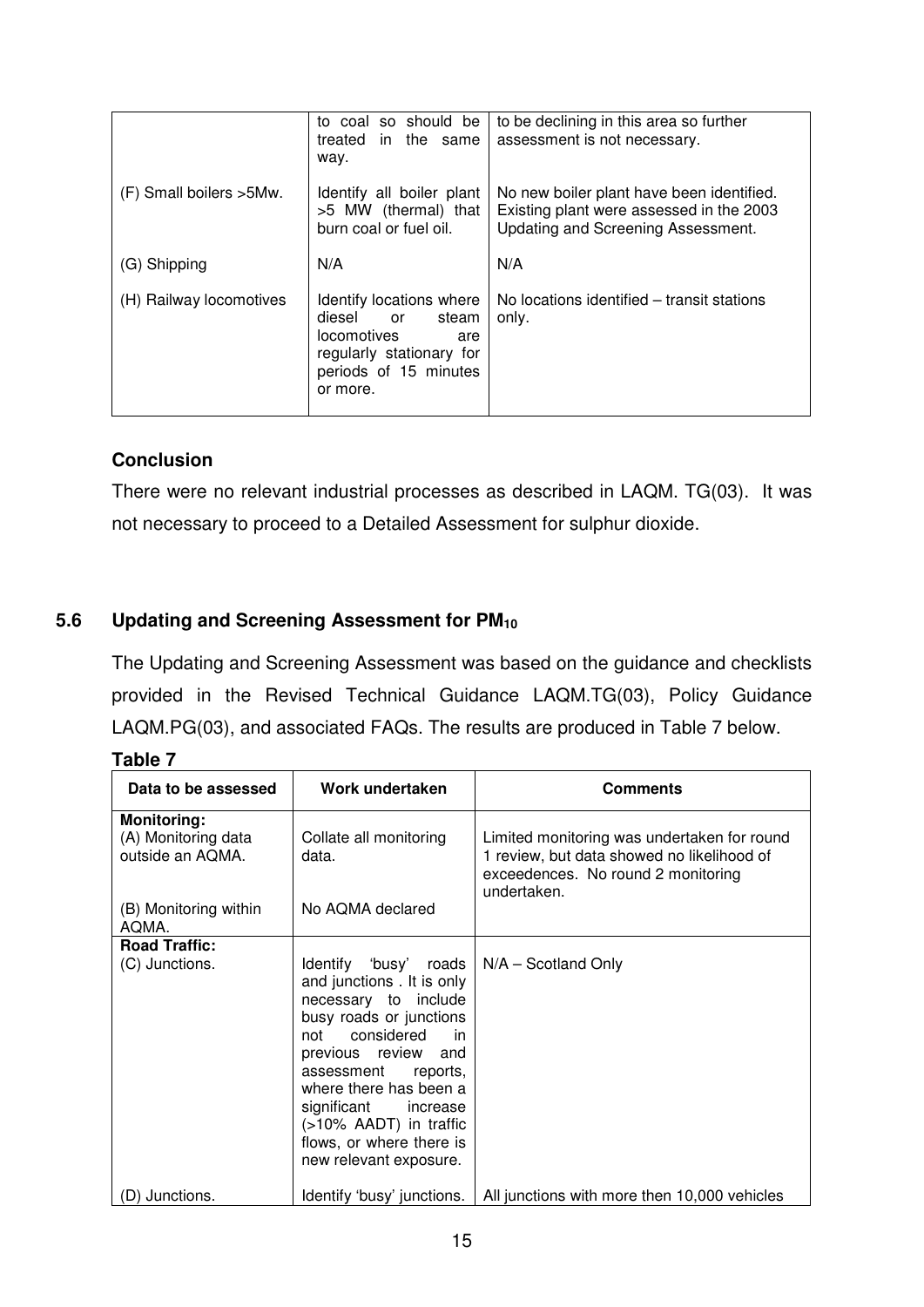|                                                                                        |                                                                                                                                                                                                            | per day were identified and assessed in<br>Section 10.7 of the 2003 Updating and<br>Screening Assessment. All relevant locations<br>were predicted to be well below the 2004<br>objectives.                                                                                                                                                                                                                                                                                                          |
|----------------------------------------------------------------------------------------|------------------------------------------------------------------------------------------------------------------------------------------------------------------------------------------------------------|------------------------------------------------------------------------------------------------------------------------------------------------------------------------------------------------------------------------------------------------------------------------------------------------------------------------------------------------------------------------------------------------------------------------------------------------------------------------------------------------------|
| (E) Roads with high<br>flows of buses and/or<br>HGV's.                                 | Identify all roads where<br>AADT > 20% HGV.                                                                                                                                                                | No road links within area have AADT where<br>$HGV's > 20\%$ .                                                                                                                                                                                                                                                                                                                                                                                                                                        |
| (F) New roads since<br>last round of R&A.                                              | Identify new road links.                                                                                                                                                                                   | No new roads have been constructed, or<br>proposed.                                                                                                                                                                                                                                                                                                                                                                                                                                                  |
| (G) Roads with<br>significantly changed<br>traffic flows, or new<br>relevant exposure. | Identify any roads with<br>than<br>10,000<br>more<br>vehicles<br>day<br>per<br>(AADT)<br>have<br>that<br>experienced<br>'large'<br>increases in traffic. Also<br>consider new relevant<br>public exposure. | No roads with more then 10,000 vehicles per<br>day have been identified that have been<br>subject to 'large' increases in flow. No new<br>relevant public exposure as no significant new<br>developments adjacent to 'heavily trafficked'<br>routes.                                                                                                                                                                                                                                                 |
| (H) Roads close to the<br>objectives during the<br>second round of R&A.                | Identify<br>any<br>roads<br>where between 25 and<br>35 days exceedence of<br>the 24 hour objective<br>predicted<br>at<br>were<br>relevant locations.                                                       | In the 2003 USA, no road links or junctions<br>were predicted to have more than 15<br>exceedences of the 2004 objectives. The<br>revised background concentrations show a<br>general decrease for $PM_{10}$ but a further<br>DMRB calculation has been done for the road<br>link with the highest annual mean and number<br>of exceedences. This is shown in the DMRB<br>Table below. The annual mean for this link is<br>still below 27 $\mu$ g/m <sup>3</sup> and 17 exceedences are<br>predicted. |
| <b>Industrial Sources</b>                                                              |                                                                                                                                                                                                            |                                                                                                                                                                                                                                                                                                                                                                                                                                                                                                      |
| (I) New Industrial<br>Sources                                                          | Identify any new<br>processes likely to emit<br>significant quantities of<br>$PM_{10}$ .                                                                                                                   | No new processes have been identified since<br>the 2005 Progress Report and several<br>industrial installations have now closed,<br>including the A2 process at Hanson<br>Brickworks.                                                                                                                                                                                                                                                                                                                |
| (J) Industrial sources<br>with substantially<br>increased emissions.                   | Determine any sources<br>identified in the first<br>round that may have<br>increased emissions.                                                                                                            | No sources have been identified that have<br>increased emissions.                                                                                                                                                                                                                                                                                                                                                                                                                                    |
| <b>Domestic Sources</b><br>(K) Domestic coal<br>burning.                               | Identify areas of<br>significant coal burning.                                                                                                                                                             | The incidence of coal burning in the Borough<br>was examined in the 2003 USA which<br>concluded that detailed assessment was not<br>required. The house condition survey<br>conducted at the time showed coal burning to<br>be declining in this area so further<br>assessment is not necessary.                                                                                                                                                                                                     |
| <b>Other Sources</b><br>(L) Quarries and<br>Opencast Coal Sites.                       | Establish whether there<br>is significant exposure<br>'near' to the dust<br>sources.                                                                                                                       | There is currently only 1 quarry operating in<br>the Borough and this has been considered in<br>previous reports. All opencast sites and coal<br>processing plant have now closed.                                                                                                                                                                                                                                                                                                                   |
| (M) Aircraft                                                                           | Identify any relevant<br>exposure.                                                                                                                                                                         | There are no airports within 500m of this<br>Borough.                                                                                                                                                                                                                                                                                                                                                                                                                                                |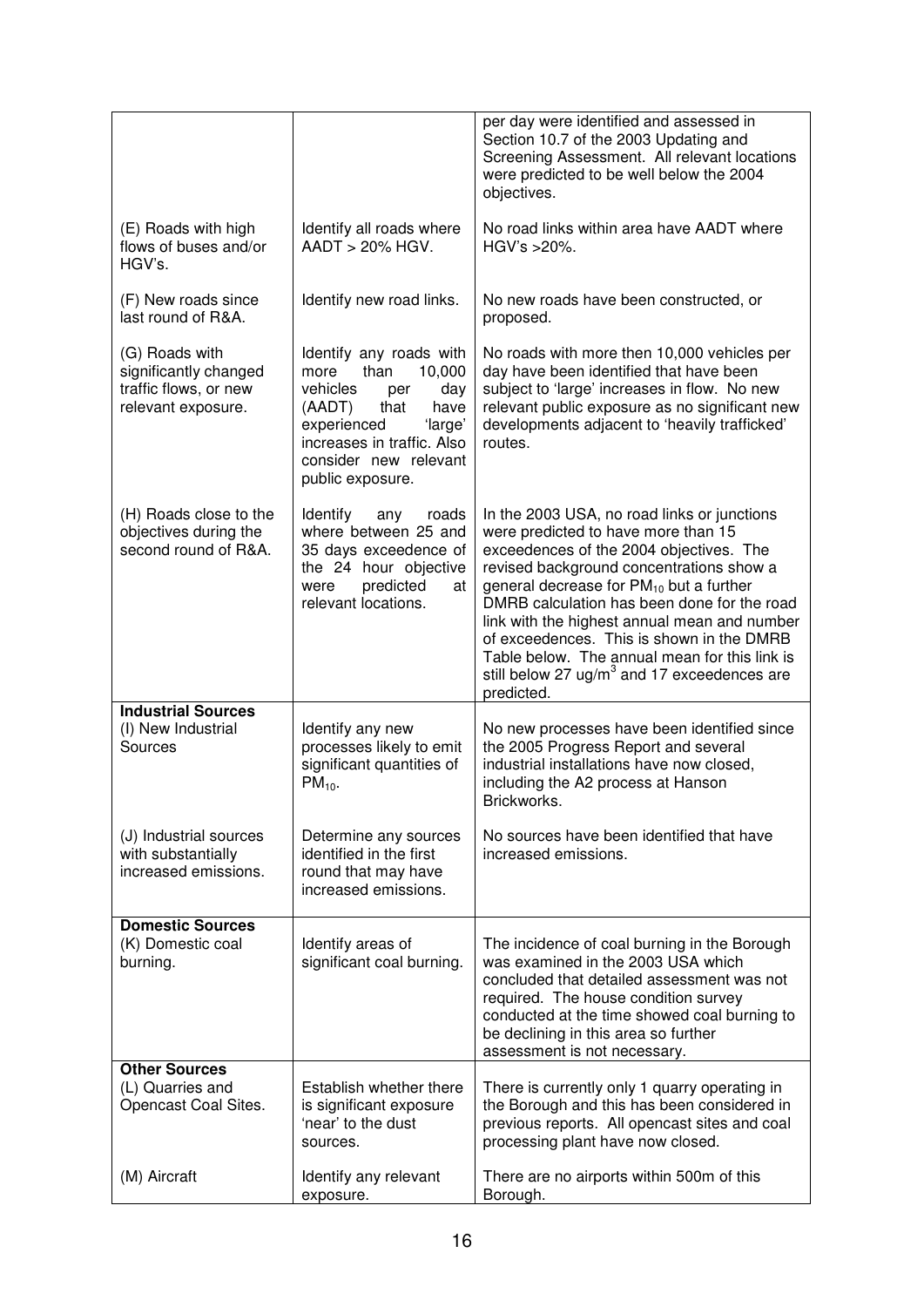There were no relevant industrial processes as described in LAQM. TG(03) apart from Crich Quarry which has been assessed in previous reports. The density of coal burning housing was also assessed in the 2003 USA, which concluded that  $PM_{10}$ concentrations were well below the level likely to lead to exceedences and that coal usage was declining in the Borough. There are no significant changes to road traffic flows and the link with the highest predicted concentration has been re-assessed using DMRB and again found to be well below the criteria listed in the guidance. It was not necessary to proceed to a Detailed Assessment for  $PM_{10}$ .

# **5.7 Updating and Screening Assessment for NO<sup>2</sup>**

The Updating and Screening Assessment was based on the guidance and checklists provided in the Revised Technical Guidance LAQM.TG(03), Policy Guidance LAQM.PG(03), and associated FAQs. The results are produced in Table 8 below.

| Data to be assessed                                                            | Work undertaken                                                           | <b>Comments</b>                                                                                                                                                                                                                                                                                                                                                              |
|--------------------------------------------------------------------------------|---------------------------------------------------------------------------|------------------------------------------------------------------------------------------------------------------------------------------------------------------------------------------------------------------------------------------------------------------------------------------------------------------------------------------------------------------------------|
| <b>Monitoring:</b><br>(A) Monitoring data                                      | Collate all monitoring<br>data                                            | Stage 3 report prepared for round 1 review<br>included monitoring using chemiluminescent<br>continuous analyser and bias adjusted<br>diffusion tubes, but data showed no<br>likelihood of exceedences on any road links.<br>Further monitoring undertaken during<br>2004/05 which was reported in 2005<br>Progress Report. All road links currently<br>well below objective. |
| (B) Monitoring within<br>AQMA.                                                 | No AQMA declared.                                                         | N/A                                                                                                                                                                                                                                                                                                                                                                          |
| (C) Narrow congested<br>streets with properties<br>located close to kerb.      | Check whether these<br>locations were<br>considered in round 1<br>review. | Addressed in round 1 review (Stage 3<br>report) with continuous monitor and<br>diffusion tubes. No likelihood of<br>exceedences predicted. Checked again in<br>Progress Report 2005.                                                                                                                                                                                         |
| (D) Junctions.                                                                 | Check whether<br>junctions were<br>addressed in round 1.                  | The major junctions (Nottingham Road<br>Ripley and Codnor Market Place) which<br>have relevant exposure within 10m of the<br>kerb were also addressed in round 1 (Stage<br>3 report). No exceedences likely. Again<br>targeted in 2005 Progress Report                                                                                                                       |
| (E) Busy streets where<br>people may spend 1-hour<br>or more close to traffic. | Check whether<br>relevant locations were<br>assessed in round 1.          | The only road link >10,000 vehicles per day<br>with potential exposure for 1-hour is the A6<br>trunk road in Belper town centre. This was                                                                                                                                                                                                                                    |

#### **Table 8**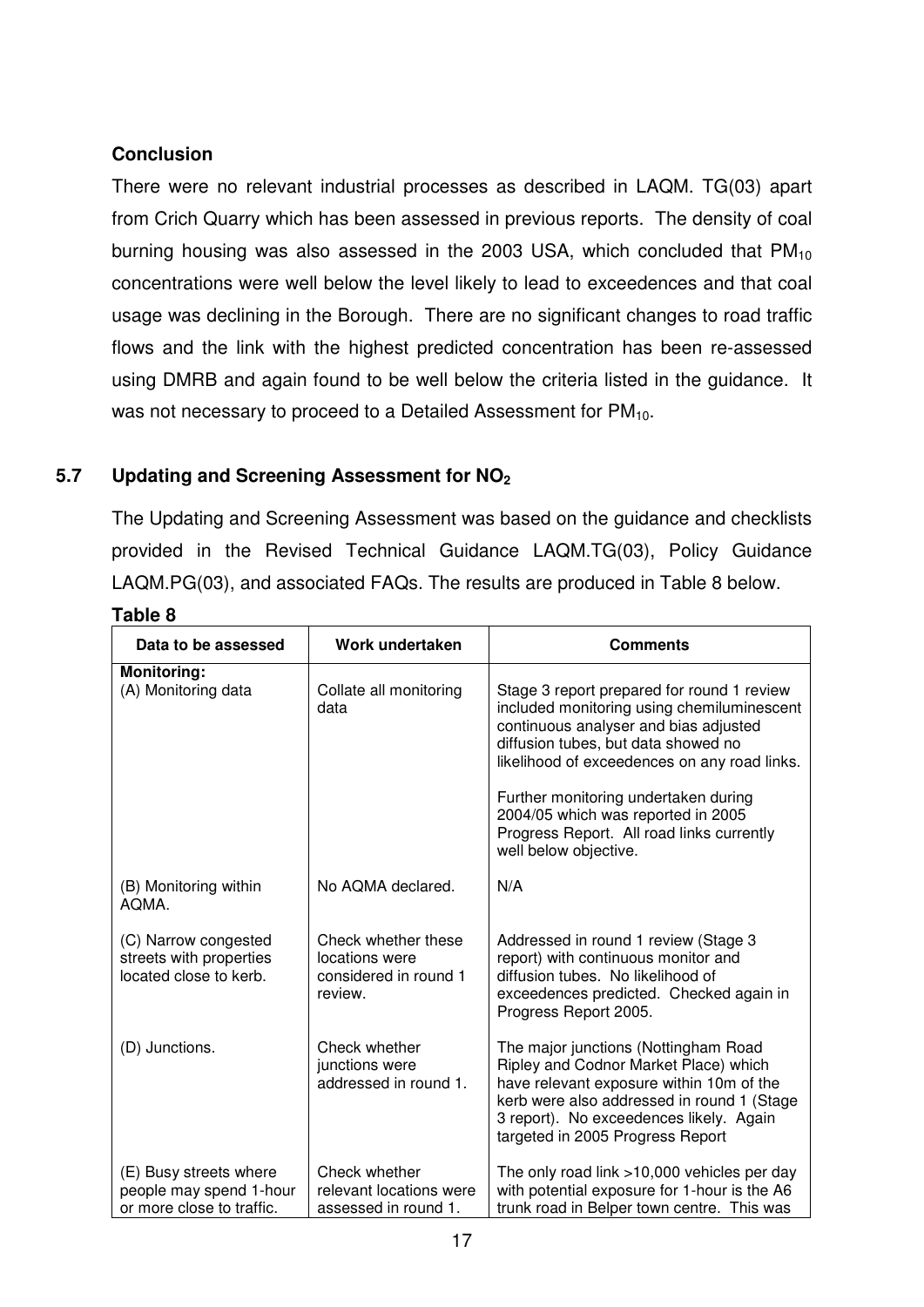|                                                                      |                                                                                                                                       | specifically targeted in round 1 (Stage 3<br>report) and Progress Report 2005.                                                                                                                      |
|----------------------------------------------------------------------|---------------------------------------------------------------------------------------------------------------------------------------|-----------------------------------------------------------------------------------------------------------------------------------------------------------------------------------------------------|
| (F) Roads with high flows<br>of buses and/or HGV's.                  | Check whether road<br>links with %HGV >25%<br>were addressed in<br>round 1 review.                                                    | No road links identified in traffic survey<br>issued by Derbyshire County Council for<br>this Borough that have HGV% > 25%.                                                                         |
| (G) New or proposed<br>roads since round 1<br>review.                | Check for new roads.                                                                                                                  | No new or proposed roads since round 1.                                                                                                                                                             |
| (H) Roads close to<br>objective in round 1.                          | Identify any roads<br>where annual mean<br>concentration above<br>$36$ ug/m <sup>3</sup> but below<br>40um/m <sup>3</sup> at round 1. | All predicted levels validated by monitoring<br>at round 1 (Stage 3 report) for relevant<br>locations were < $36\mu g/m^3$ . Checked again<br>in Progress Report 2005.                              |
| (I) Roads with significantly<br>changed traffic flows.               | Identify any roads with<br>AADT > 10,000 that<br>have experienced<br>'large' increases in<br>traffic.                                 | No road links identified in traffic survey<br>issued by Derbyshire County Council for<br>this Borough show 'large' increases in flow.                                                               |
| (J) Bus stations.                                                    | Identify any non-<br>enclosed bus stations<br>with relevant exposure<br>within 10m where<br>>1000 bus<br>movements/day                | Bus station in Belper is enclosed with no<br>residential properties within 10m and <1000<br>movements/day. Bus station in Alfreton -<br>no relevant exposure within 10m and <1000<br>movements/day. |
| <b>Industrial Sources</b>                                            |                                                                                                                                       |                                                                                                                                                                                                     |
| (K) New Industrial<br>Sources                                        | Identify any new<br>processes likely to emit<br>significant quantities of<br>$NOx$ .                                                  | No new processes identified.                                                                                                                                                                        |
| (L) Industrial sources with<br>substantially increased<br>emissions. | Determine any sources<br>identified in round 1<br>that may have<br>increased emissions.                                               | No industrial sources were identified in<br>round 1 review that were likely to cause<br>exceedences.                                                                                                |
| (M) Aircraft.                                                        | Identify airports with<br>emissions at <200m.                                                                                         | No airports in this Borough.                                                                                                                                                                        |

There were no relevant industrial processes as described in LAQM. TG(03). Monitoring results showed traffic emissions were still well below the objectives and it was not necessary to undertake a Detailed Assessment.

# **6. New Monitoring Results**

As reported in the Updating and Screening Assessment done in 2006, no detailed assessment of pollution levels was required. It was decided therefore not to conduct any air quality monitoring during 2006/07.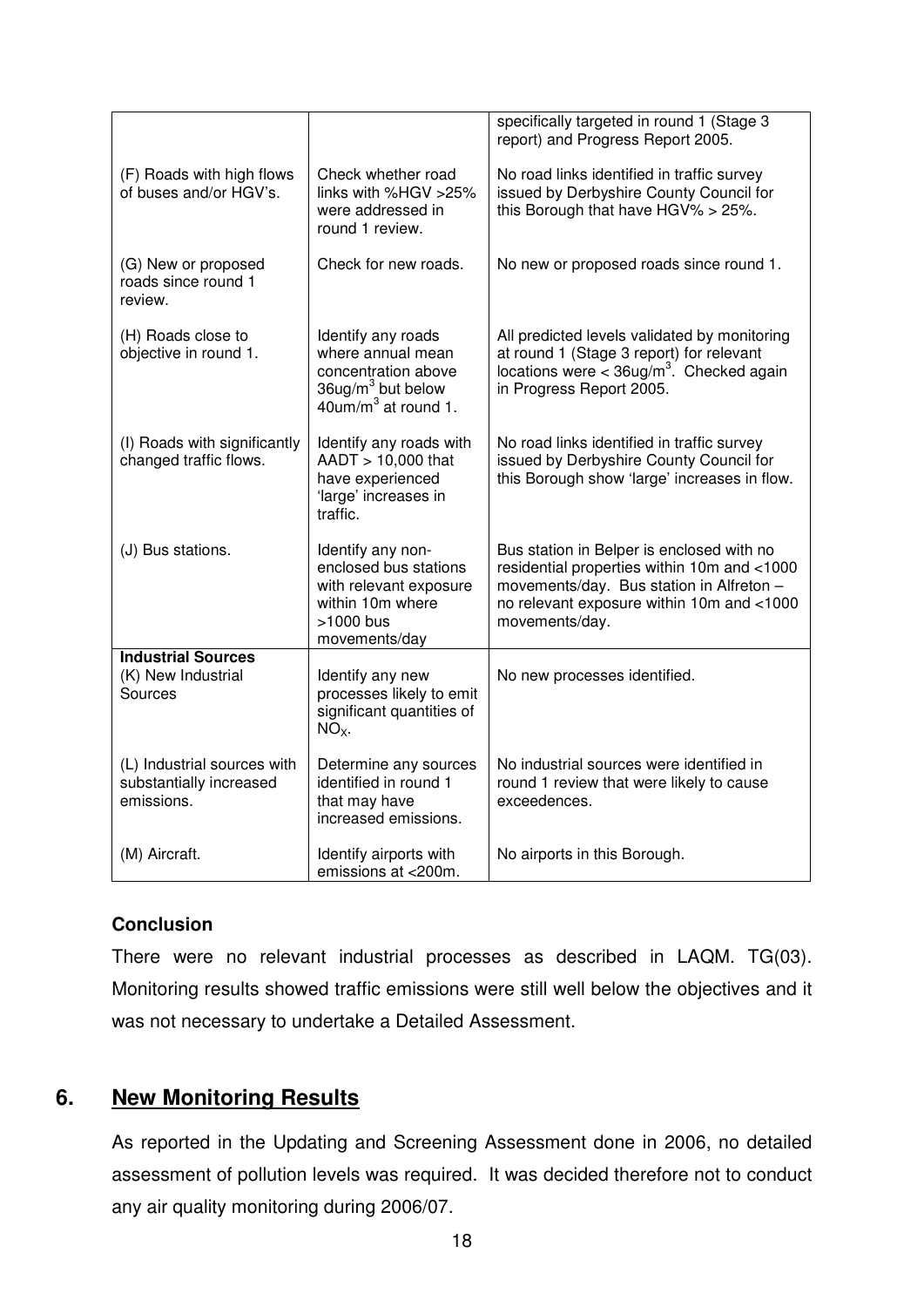# **7. New Local Developments**

#### **7.1 Mixed Use Developments**

No new developments with potential impact on air quality have been granted planning permission, since the USA 2006.

#### **7.2 Part A(1), A(2) and B Sites**

No new Part A(1), Part A(2) or Part B processes as listed in LAQM. TG(03) have been started since the completion of the Updating and Screening Assessment in 2006.

#### **7.3 Landfills, Quarries and Opencast sites**

No new landfills, quarries or opencast sites have been granted planning permission in this area.

# **8. Action Plans**

As no action plans are currently in progress there is nothing to report in this section.

# **9. Local Air Quality Strategy**

Since this authority has not declared any Air Quality Management Areas, no Local Air Quality Strategy has been produced. Previous reviews and assessments have shown that pollutant levels are likely to be comfortably below the targets by the appropriate dates and it was not considered necessary therefore to implement a local strategy. Actions will continue to be taken to reduce the impact of this Council on the environment (wherever possible) by individual departments rather than under the provisions of a local strategy.

# **10. Planning and Policies**

An outline planning permission application has been received for a major mixed-use development, in the Kilburn area of the borough. The development will consist of:

#### **a) Mixed Use.**

• Up to 125,000 $m^2$  of floor space for business use and classes B1 (maximum 28,802 $m^2$ ), B2 and B8;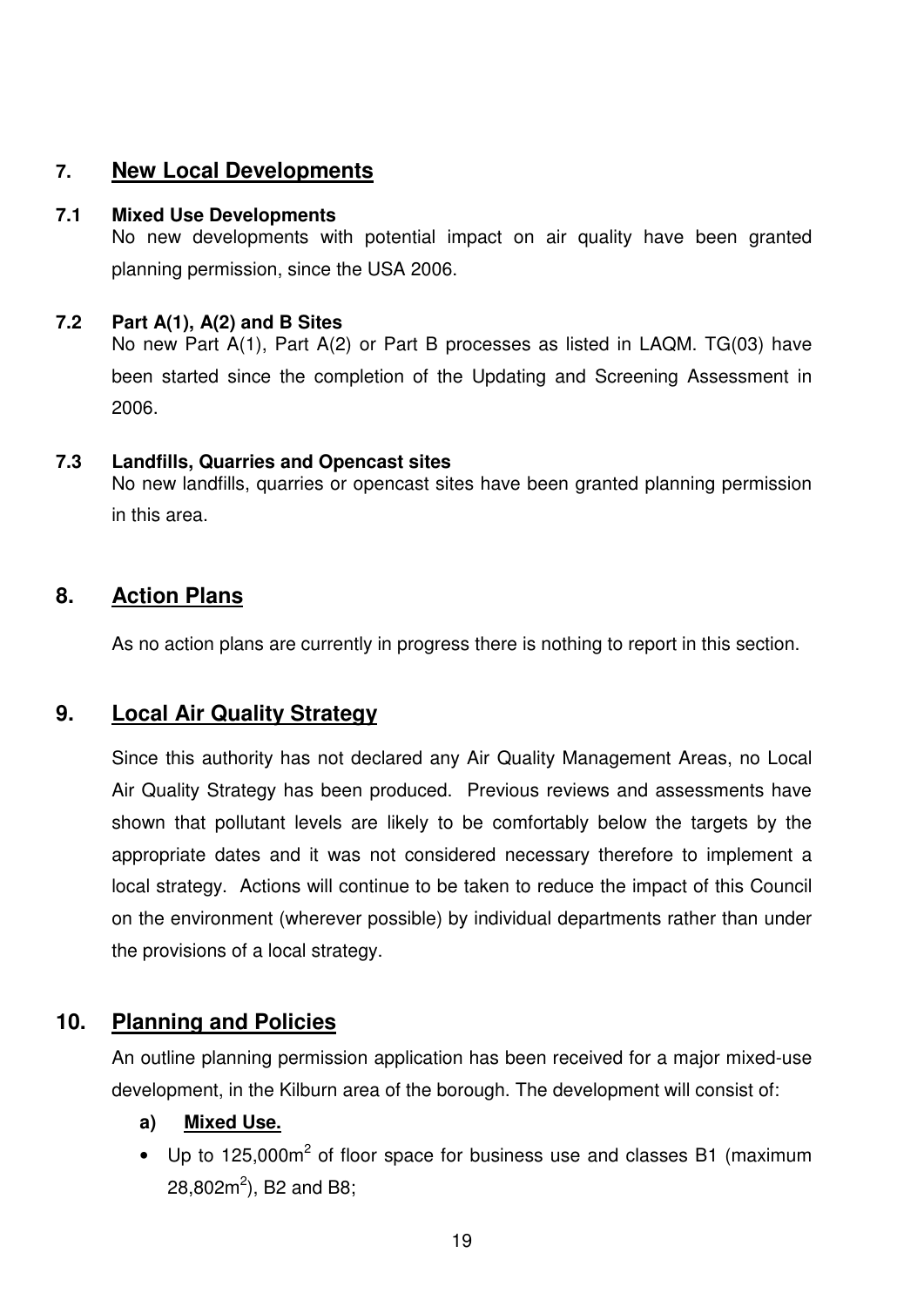- A Hotel;
- 300 dwellings;
- Supporting retail facilities, classes A1, A2 and A3 (maximum 1,300m<sup>2</sup>);
- Supporting community and social facilities, classes D1 and D2;
- Sui generic uses and ancillary support facilities
- b) A new grade sepertaed junction on the A38;
- c) A new roundabout at A609/B6179 junction;
- d) A new access road off B6179;
- e) Temporary access of A609;
- f) Groundwork, drainage works and engineering works.

An Environmental Statement has been submitted with the application, in accordance with the Environmental Impact Assessment Regulations. After reviewing the Environmental Statement the following planning condition was recommended to be included in any planning permission granted to the application:

" No development shall commence until:

• The application site has been subjected to a detailed scheme for the monitoring and/or (validated) modelling of existing and future predicted air pollutant levels and an assessment made of the likely impact of the development on the potential for pollutants to exceed relevant air quality standards and objectives both during the construction phase(s) and upon completion of the development. The assessment must take account of:

1. The likely increase in traffic levels on all affected routes, the changes to traffic flow composition (the proportion of HGV/LDV etc) and the proximity of existing and new receptors.

2. Specific operations during construction that may affect pollutant levels, particularly PM10 – but also  $SO<sub>2</sub>$  and VOC's (See Note below).

The scheme and any associated reports must be submitted to and approved in writing by the Environmental Services Department prior to works commencing."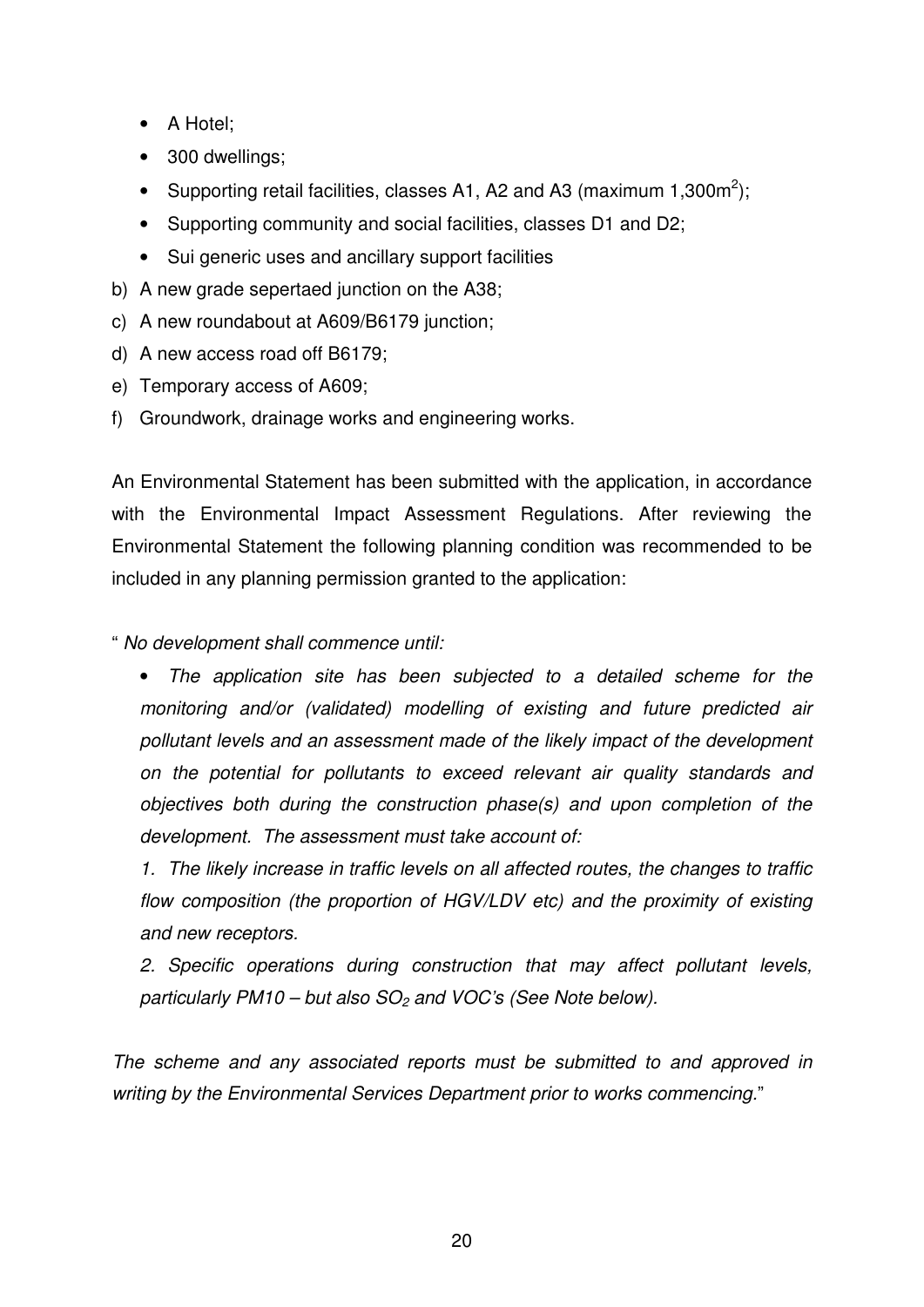This site will remain under consideration for its impacts on air quality until such a time that evidence indicates that development will not, or has not, caused an an exceedence of any of the Air Quality Objectives.

There are no local planning policies directly relating to air quality. All relevant applications are considered on an individual basis for air quality implications and the Environmental Services Department has a direct input into the formulation of the Local Plan

# **11. Local Transport Plans**

The Second Derbyshire Local Transport Plan has been produced by Derbyshire County Council. The report states that air quality will be taken into full account in decision-making on transport interventions and initiatives in Air Quality Action Plans will be pursued. The Plan considered air quality one of the four shared priorities drawn up and agreed by central Government and the Local Government Association, and found that air quality sites and persons affected will differ little from the existing situation and should actually be improved, both in terms of area and persons affected.

# **12. Conclusion of Progress Report**

This progress Report has been prepared in accordance with the guidance given in LAQM.PRG(03). It has addressed all the potential issues within the Borough that may impact on air quality but, since the area is semi-rural with four small towns as the main urban areas, no significant road links, no congestion problems or large industry, air quality is again not considered to be a major concern for this Council.

Previous monitoring exercises, from the first round of Review and Assessment, included stage 2 reports for sulphur dioxide, particulates and nitrogen dioxide and a stage 3 assessment of nitrogen dioxide. These indicated that all pollutant levels

21